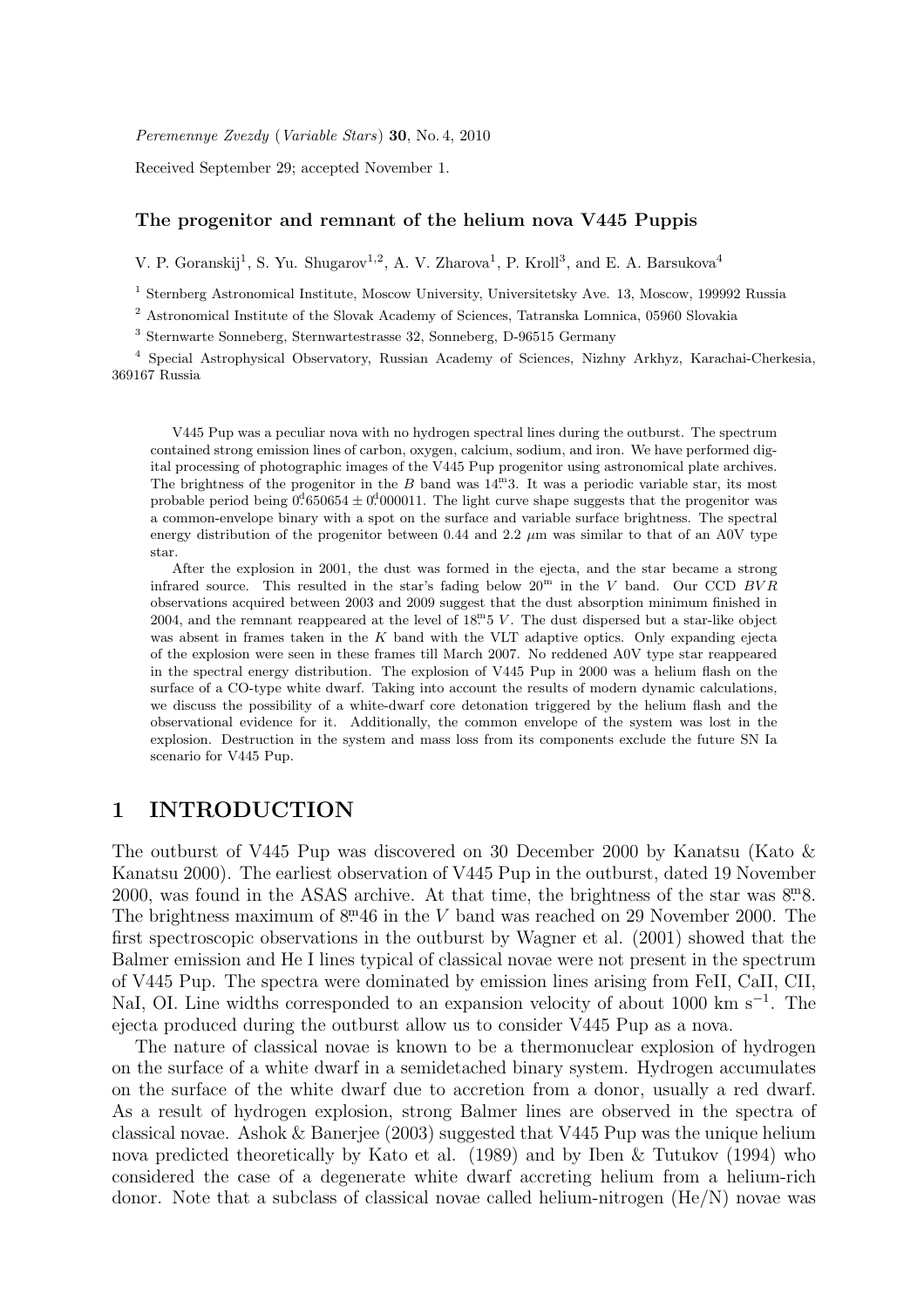introduced by Williams (1992). These novae have spectra with strong Balmer lines, and they also have HeI and HeII lines. CNO elements seen in the spectra were mixed by accumulated hydrogen envelope from the surface of the white dwarf through a dredge-up mechanism (for instance, cf. Glasner & Livne 2002). The case of helium nova suggests that the donor is a nucleus of an evolved star that previously lost its hydrogen envelope due to accretion.

In the outburst of V445 Pup, the decay of brightness by  $1<sup>m</sup>8$  continued gradually for 164 days and was followed by a small rebrightening between 12 May and 21 June 2001. The last observation of V445 Pup in the outburst was on 11 July 2001 at visual magnitude 11.5. Then the star faded rapidly and was not seen in August 2001. On 4 October 2001, no object brighter than  $V = 20^{\text{m}}$  or  $I = 19^{\text{m}}5$  was found by Henden et al. (2001) at the position of V445 Pup. They remark: "The object is evidently shrouded in a thick and dense carbon dust shell, in view of the apparent over-abundance of carbon in ejecta previously observed in infrared and optical spectra". Lynch et al. (2001) detected the infrared radiation in the  $3-14 \mu m$  range just 1 month after the object had been discovered. The spectrum revealed smooth and featureless continuum, which they treated as a thermal emission of dust with the temperatures ranged between 280 and 1300 K. They suggest that this dust was a product of previous outbursts, at least in part.



Figure 1. The finding chart of V445 Pup and comparison stars. This is a copy of a digitized image obtained with the UKST Schmidt telescope on 4 April 1980 on IIIaJ emulsion with a GG 395 filter. The progenitor is indicated as "var". V magnitudes, colour indices of marked stars, and corresponding uncertainties (in units of thousandths of a magnitude) are given in Table 1.

The detailed spectral evolution of V445 Pup in the outburst was studied by Iijima & Nakanishi (2008). They acquired high- and medium-resolution spectra for the optical wavelengths 3900–7000 Å. They confirmed the absence of hydrogen lines and noted unusually strong emissions of carbon ions. Some metal lines had P Cyg profiles with absorption components blue-shifted roughly by  $-500 \text{ km s}^{-1}$ ; this velocity was assumed to be the outflow velocity. The cited authors measured large radial velocity of V445 Pup,  $+224 \pm 8$  km s<sup>-1</sup>, which suggested that the object belonged to the old disk population.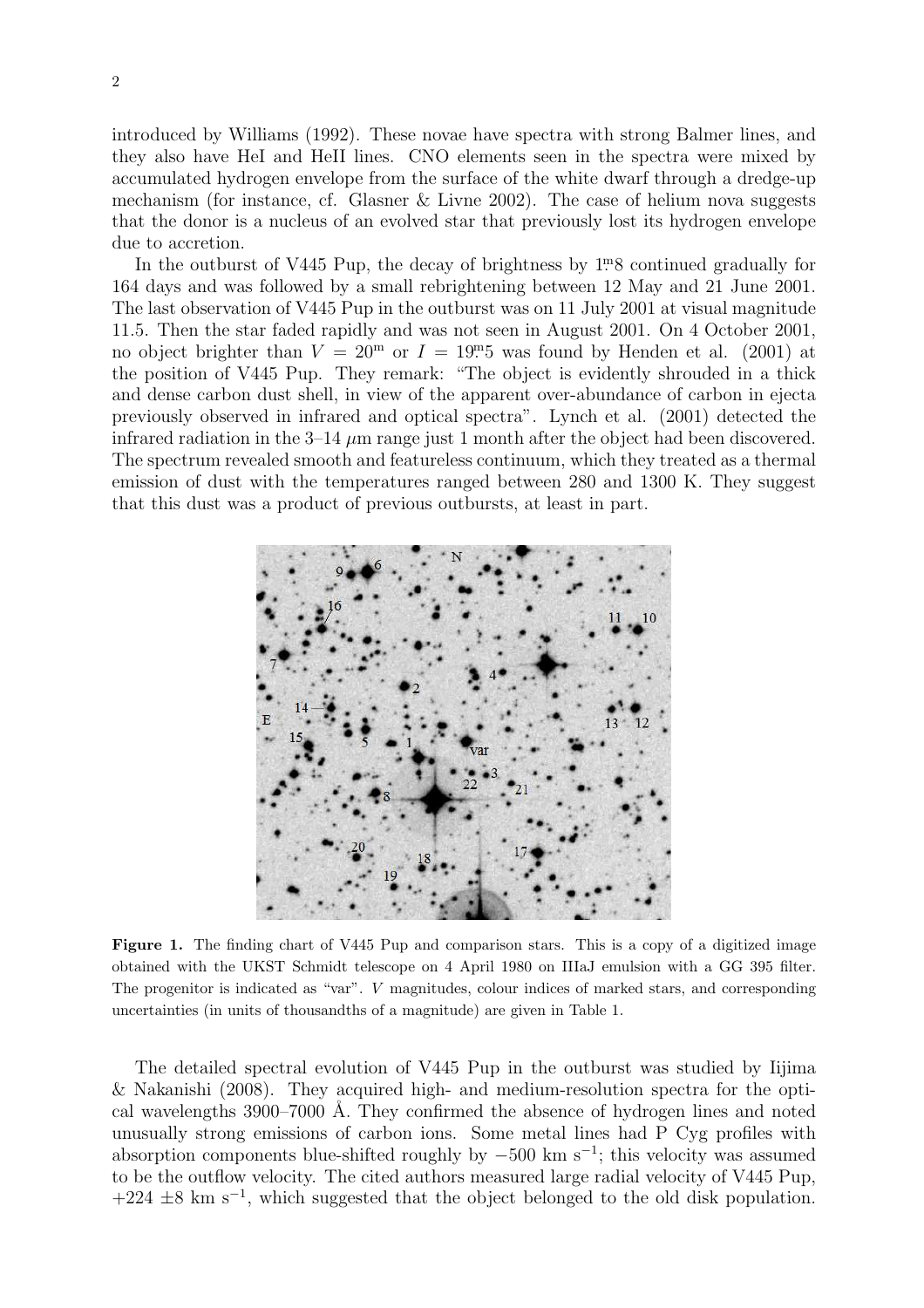The distance was estimated from the interstellar NaI  $D_1$  and  $D_2$  absorption lines to be  $3.5 < d < 6.5$  kpc; the reddening is  $E(B - V) = 0.51$ .



Figure 2. The pre- and post-outburst light curve of V445 Pup in the B band. The start and the end of the 2000–2001 outburst are indicated with a double vertical line.

Lynch et al. (2004) reported that in January, 2004 the object had faded to fainter than  $J = 18$ , so that they could not take its spectrum in the visible range. In the infrared, they detected only two HeI lines at 1.0830 and 2.0581  $\mu$ m, both showing doubled profiles due to bipolar outflow. The very red continuum was detected only at  $\lambda > 1.5 \mu$ m. It was produced by emission of hot dust.

Woudt et al. (2009) published the results of post-outburst  $JHK$  photometry, adaptive optics imaging in the K band, and optical-range spectroscopy of V445 Pup. They discovered an expanding and narrowly confined bipolar shell, the outflow characterized by large velocity of  $6720 \pm 650$  km s<sup>-1</sup>. Some knots were moving with larger velocities,  $8450 \pm 570$  km s<sup>-1</sup>. They derived an expansion parallax distance of  $8.2 \pm 0.5$  kpc. They noted that the expansion velocity measured by Iijima & Nakanishi (2008) from their highresolution spectra in the outburst was only 500 km s<sup>-1</sup>. Such a big difference may be due to strong collimation of bipolar ejection located just in the plane of the sky and inclined to this plane by only 5°.8−3°.7 (Woudt et al. 2009). The authors assume that the small inclination angle may confirm the presence of an orthogonal dust structure closely aligned to the line of sight and causing the strong extinction observed after the outburst. In their spatially resolved optical spectrum obtained with the VLT in January, 2006 in the 4465–7634 Å range, only the emission lines of [OI], [OII], [OIII], and HeI were seen, but not the continuum.

The presence of a bright progenitor of V445 Pup having a visual magnitude of 13.1 was first noted by Platais et al. (2001). Its absolute proper motion was small,  $\mu =$  $0''008 \pm 0''004$ . With the distance derived by Woudt et al. (2009), the luminosity of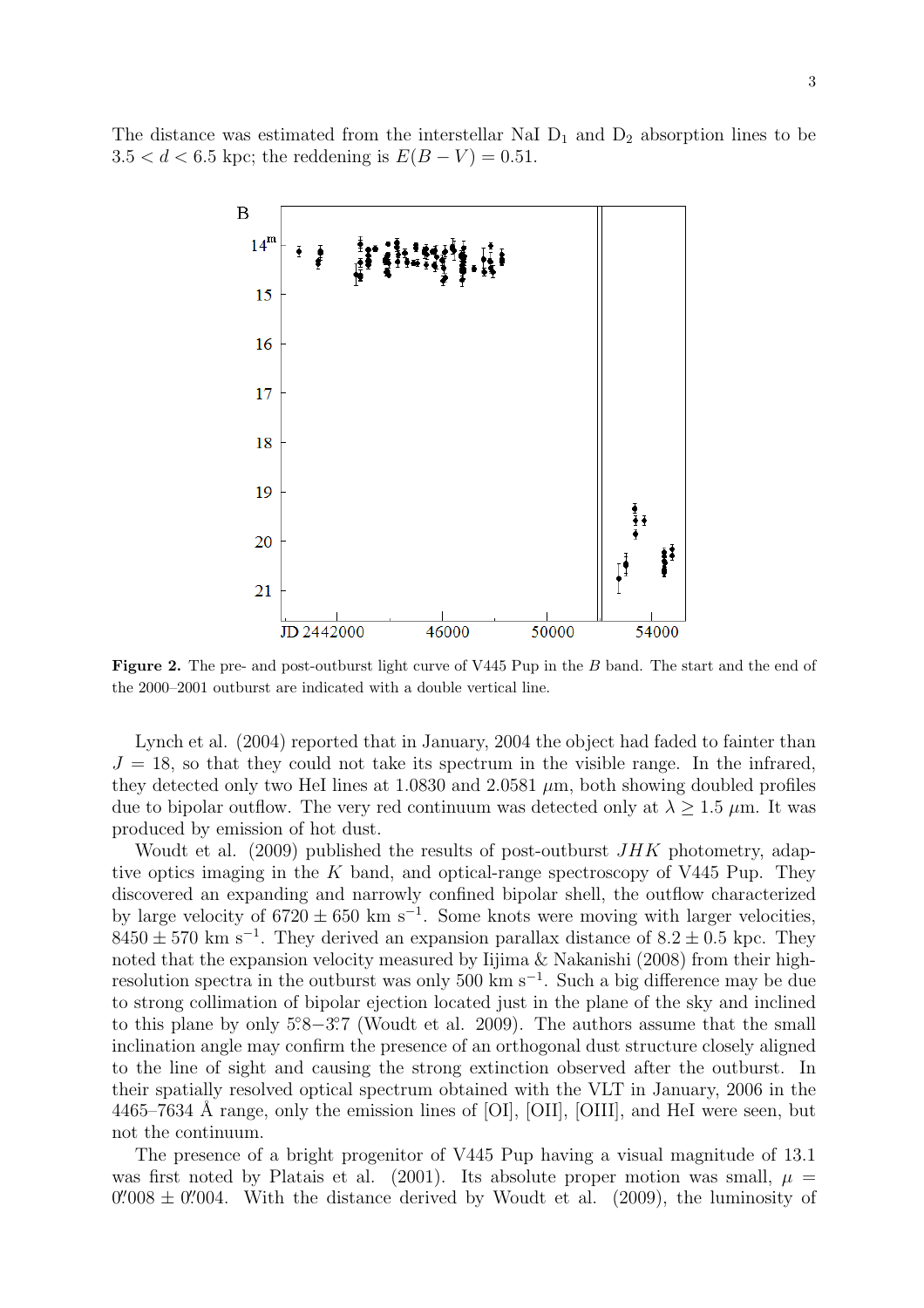the progenitor proved to be very large,  $\log L/L_{\odot} = 4.34 \pm 0.36$ , which is consistent with the absolute bolometric magnitude  $M_{bol} = -6.1 \pm 0.9$ . Woudt et al. (2009) note that the derived luminosity suggests that V445 Pup probably contains a massive white dwarf accreting at a high rate from a helium star companion. But they did not exclude that the companion was also a bright star. Liller (2001) reminded of three hydrogen-deficient cataclysmic variables, CR Boo, CP Eri, and V803 Cen, all of them hot blue objects showing no hydrogen but revealing HeI emission lines. The absolute magnitude of −6.1 is unprecedented high for a cataclysmic variable, making us to think about the nature of the progenitor.

The observations of the light curve in the outburst and light curve modeling by Kato et al. (2008) reveal that the CO white dwarf in V445 Pup is very massive and close to the Chandrasekhar mass limit  $(M_{wd} \ge 1.35 M_{\odot})$ ; a half of the accreted matter remained on the white dwarf after the outburst. Therefore, V445 Pup was considered a strong candidate for a type Ia supernova progenitor. P. Woudt and D. Steeghs called V445 Pup a "ticking stellar time bomb" in the ESO Science Press Release 0943. Taking into account the observations with adaptive optics by Woudt et al. (2009) which show only spatially resolved products of eruption but no stellar component, it is hard to maintain the concept that the mass of the system increases. The question is what mass of the components was left after the explosion.

The scenario for V445 Pup may be quite different. Recent dynamic 3D simulations by Guillochon et al. (2010) discovered a new mechanism for the detonation of a core of a sub-Chandrasekhar CO white dwarf (with a mass lower than  $1.4M_{\odot}$ ) in a system with a pure He white dwarf or a He/CO hybrid secondary. Fink et al. (2010) found that secondary core detonations were triggered for all of the simulated models ranging in core mass from 0.810 up to  $1.385M_{\odot}$  with corresponding helium shell masses from 0.126 down to  $0.0035M_{\odot}$ . In that paper, the double detonation scenario remains a potential explanation for type Ia supernovae. But the destruction of the CO white dwarf means that V445 Pup, after its outburst in 2000, will not be a type Ia supernova progenitor. It is of great interest if the narrowly confined bipolar cones observed by Woudt et al. (2009) are debris of the detonated white dwarf. The overabundant carbon in the outburst will also be an evidence for CO white dwarf detonation.

Fortunately, there are many photographic images of V445 Pup in the world astronomical plate collections suitable for resolving the puzzle of the progenitor. Woudt et al. (2009) verified the plate archives at the Harvard–Smithsonian Center for Astrophysics (USA) and found no prior outbursts in 1897–1955. The progenitor of V445 Pup was identified on many plates at approximately constant brightness (from visual comparison with surrounding stars). We found many plates in archives of the Sternberg Astronomical Institute (SAI) of the Moscow University (Russia) and in archives of the Sonneberg Observatory (Germany). Two of us (V.P.G. and S.Yu.Sh.) performed eye estimates of V445 Pup, V.P.G. for Moscow plates, and S.Yu.Sh. for Sonneberg plates. The two sets showed similar behavior and marginal variability. But unexpectedly, the preliminary frequency analysis revealed the same periodicity in both sets with the period of  $0^4$ 650653, coinciding to the 6th significant digit. Both light curves were of low quality. Therefore we decided to digitize the images of V445 Pup and to perform digital processing.

### 2 OBSERVATIONS AND DATA PROCESSING

In the Moscow SAI plate collection, we found 51 plates with images of V445 Pup taken with the SAI Crimean Station 40-cm f/4 astrograph and dated between 15 November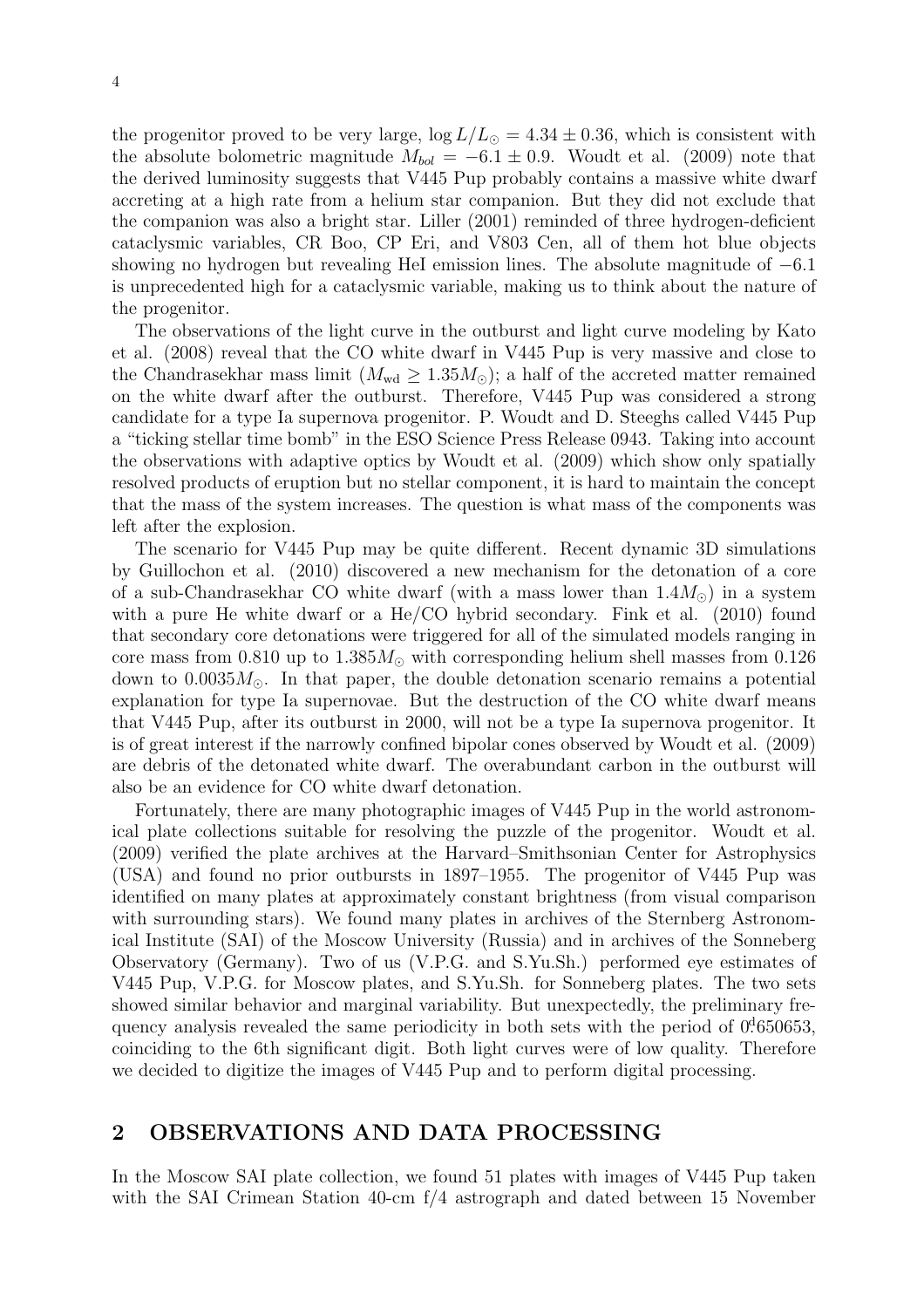1969 and 4 November 1989. AGFA ASTRO and ORWO ZU-2 photographic plates, produced in the former GDR and having high sensitivity in blue light, were used, the exposure times were 45 minutes. The geographic position of the SAI Crimean Station is  $2^{h}16^{m}08^{s}$ , +44°43′42″. The declination of V445 Pup is about  $-26^{\circ}$ . This means that the highest altitude of the star above the horizon is 19◦ . The observations were limited to a 3-hour visibility time around this point. The photographic plates were mostly centered at  $\tau$  CMa, they cover an area of  $10^{\circ} \times 10^{\circ}$ . The region of about  $20' \times 20'$  centered at V445 Pup was digitized for each plate using the SAI CREO EverSmart Supreme scanner. CREO scanner frames are in the TIFF format.

We found 56 measurable images of V445 Pup on the plates of the Sonneberg Observatory collection dated between 19 March 1984 and 17 January 1991. These plates were taken with the 40-cm f/4 astrograph having optics basically similar to that of the SAI Crimean Station astrograph. Also, plates of basically the same type produced in the former GDR were used, so all our photographic material is very uniform. The Sonneberg Observatory has the geographic position  $0^h44^m46^s$ ,  $+50°22'39''$ , it is about  $5°$  to the north by latitude compared to the SAI Crimean Station. Thus, the star rises only to 14<sup>°</sup> for this geographic point, and its visibility time is less than that for the Crimean Station. Sky images are evidently affected with variable atmospheric extinction across the plate field. In these plates, the star is located near the center. The typical exposure time for these plates is 20 minutes. Images of V445 Pup were digitized using the Fuji FinePix F10 CCD camera and an ordinary biconvex lens. Frames made with this camera are in the JPEG format. After several experiments, we found that this method of digitizing gave the quality of measurements near the field center as good as that of a scanner. To increase the S/N ratio, we co-added several subsequent frames in night series. For this purpose, frames were put together by matching two stars, with the needed field rotation. The combined exposures of co-added frames were between 40 and 60 minutes. The total number of measurements for the star, including co-added ones, is 31.

Additionally, we measured all the Internet-accessible Digital Sky Survey images of V445 Pup in  $B$ ,  $R$ , and I bands and used 2MASS  $JHK$  magnitudes to study the spectral energy distribution of the progenitor.

All the frames were processed in the Windows BITMAP format. Extraction of images was made using the aperture method with star-profile correction; the WinPG software developed by V.P.G. was utilized. Special software was written by V.P.G. to approximate the characteristic curves with an nth-degree polynomial, with graphical output. Practically, approximations with  $n = 1$  or 2 were optimal. The total number of comparison stars used to build a characteristic curve was 23; a few stars with the largest deviations were eliminated from calculations, and the characteristic curves were re-calculated in such cases. The r.m.s. deviation of comparison stars from the polynomial fit was formally taken for the uncertainty of V445 Pup measurement.

Carrying out our photographic measurements, we used the CCD  $BVR<sub>c</sub>I<sub>c</sub>$  standard sequence in the vicinity of V445 Pup published by A. Henden for VSNET. We present the finding chart of the progenitor in Fig. 1. The standard stars chosen by us are also marked in this Figure. We give Henden's magnitudes and their uncertainties for the chosen comparison stars in Table 1 because they are no longer accessible at the VSNET address.

The Moscow archive observations of the V445 Pup progenitor are presented in Table 2; the Sonneberg ones, in Table 3; and those from digitized sky surveys are collected in Table 4.

We performed our observations of the V445 Pup remnant between 31 March 2003 and 20 October 2009. These observations were acquired in the Special Astrophysical Observa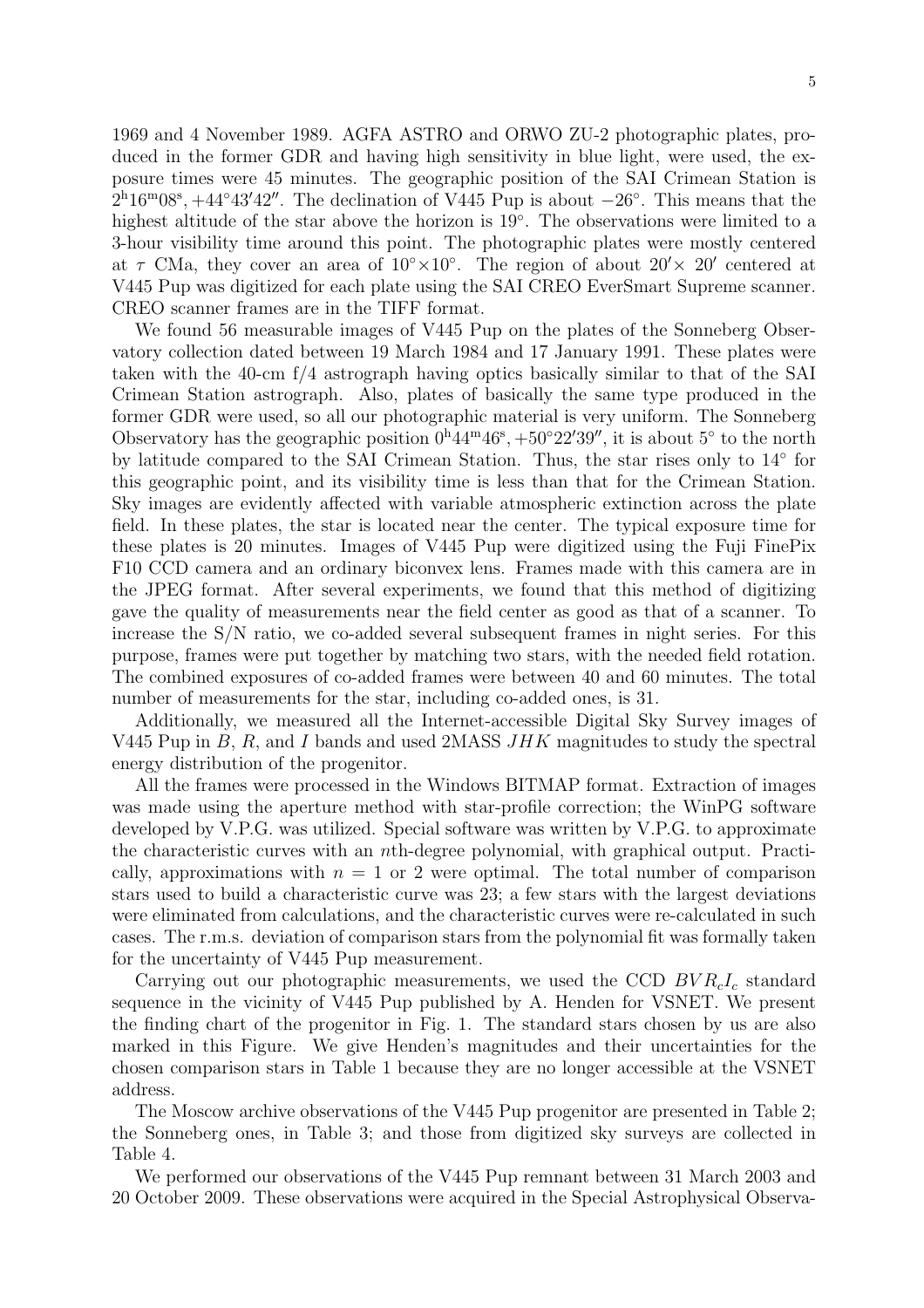tory (SAO), with the 1-m Zeiss reflector and CCD  $UBVR<sub>C</sub>I<sub>C</sub>$  photometer equipped with an EEV 42-40 CCD chip. The geographic position of the SAO is  $2^{\text{h}}45^{\text{m}}46^{\text{s}}$ ,  $+43^{\circ}39'12''$ . The highest altitude of the star over the horizon is 20°. This object is difficult for observations and needs good sky transparency and seeing. Some constructions of the 6-m telescope dome located to the south of the 1-m reflector hamper observations of objects with such a southern declination. Additionally, a part of our observations were obtained with the SAI Crimean Station's 60-cm reflector and  $UBVR_JI_J$  photometer with the Princeton Instruments VersArray CCD. Both devices are cooled with liquid nitrogen to a temperature stabilized at  $-130^{\circ}$  C, allowing to record signals from very faint astrophysical objects. The frames were reduced in the FITS format. The extraction of images was made using the same aperture method with star-profile correction, the WinFITS software by V.P.G. was utilized. Our CCD observations are presented in Table 5.

# 3 ANALYSIS

The light curve of V445 Pup in the B band excluding the outburst is shown in Fig. 2. The variability of the progenitor is evident, and its full amplitude exceeds the mean uncertainty of the observations more than thrice.

The frequency analysis of the progenitor observations was performed using two independent methods: (1) the discrete Fourier transform for arbitrarily distributed time series (Deeming 1975), and (2) the phase dispersion minimization (PDM) method (Lafler & Kinman 1965). Implementations of these methods are provided by the EFFECT code developed by V.P.G. We analyzed the combined time series including Moscow and Sonneberg photographic observations. The periodograms are shown in Fig. 3a-c. The panels (a) and (b) of this figure present the amplitude spectrum and the spectral window for this series. We estimate significance levels for peaks of the amplitude spectrum using the empirical method suggested by Terebizh (1992). This method is based on a statistical analysis of simulated chaotic series generated by mixing the original series. In the chaotic series, each Julian date gets an accidental magnitude chosen from the same original series and, as a result, the chaotic series contains the same magnitudes and times. When we compute the amplitude spectrum of the chaotic series, we make more than a million of accidental light-curve implementations with arbitrary periods and estimate their amplitudes. The software provides the analysis of the cumulative probability distribution function for amplitudes in the spectrum of the chaotic series. The amplitude levels corresponding to cumulative probabilities of 90, 99, 99.9 and 99.99 percent for the chaotic series are plotted in Fig. 3a as straight lines.

The presence of strong peaks in the amplitude spectrum of the original series exceeding 99.99 percent amplitude level of the chaotic series means that the probability of casual appearance of these peaks is less than 0.01 percent. The progenitor of V445 Pup was evidently a periodic variable star. The multiplicity of peaks means that we have multiple solutions for periodicity with the Moscow and Sonneberg series.

The spectral window (Fig. 3b) demonstrates the periodicity in time discontinuities in our series amounting to the sidereal day  $(P_{sd} = 0.997262)$  and to  $P_{sd}/n$ , where  $n =$ 2, 3, 4.... The amplitudes of these peaks decrease when the period decreases because of increasing phase window. The phase window for  $P_{sd}$  is 0.2. Thus, for each peak in the window spectrum, we have a pair of symmetrically located alias peaks in the amplitude spectrum. The light curves corresponding to this pair of peaks have reverse phase count, so they look as mirror-reflection ones. The list of periods and frequencies of aliases is given in Table 6. One can see that the dominating peaks are sidereal-day-related. The formula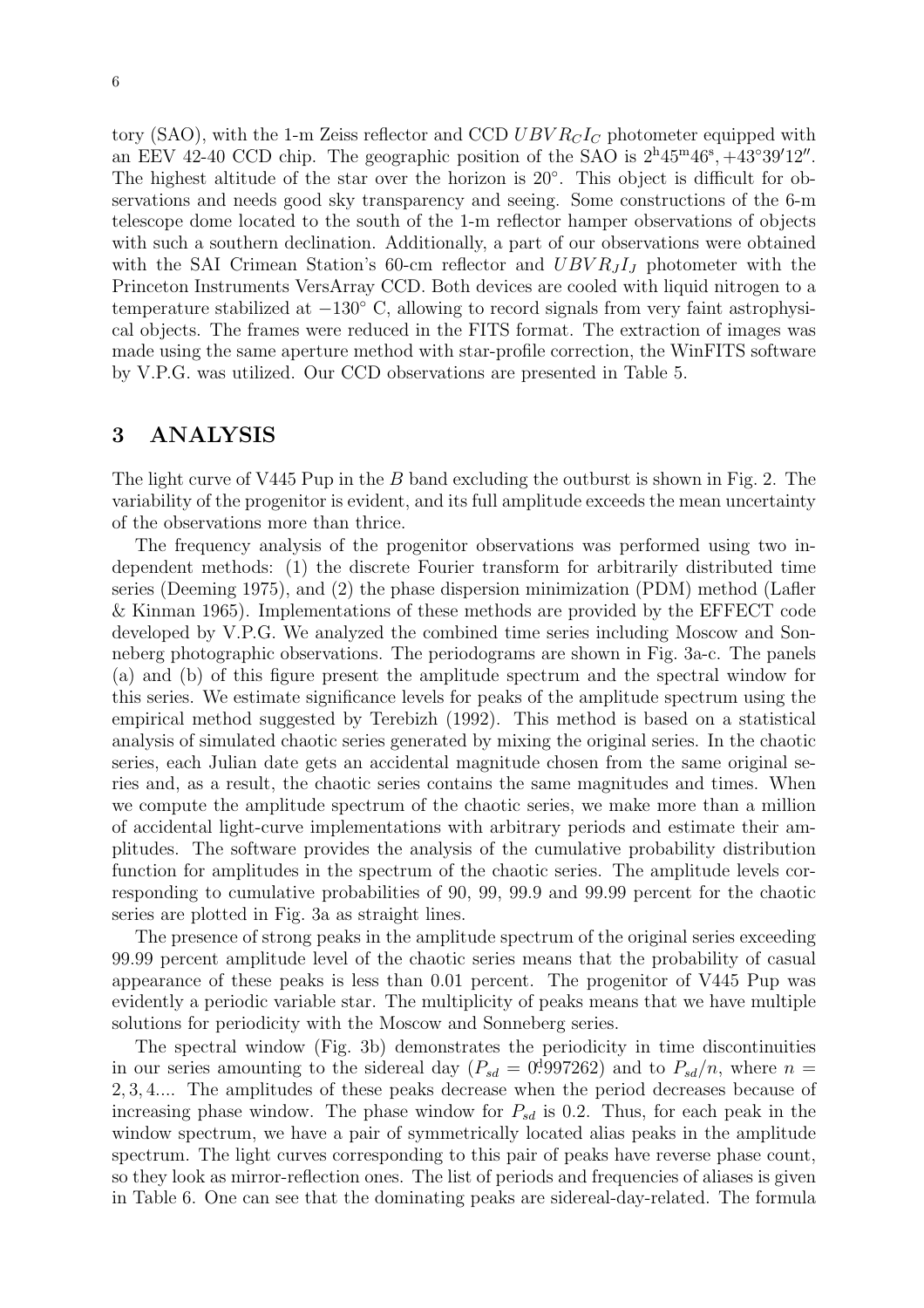of corresponding interdependence is given for each peak in the last column, 'Remark', of Table 6. For  $f_0$ , we chose the lowest-frequency wave with the highest amplitude. Peaks of a lunar month (29.5 days) and of about a year (363 days) in the spectrum of the window are also present, which are responsible for combs of small peaks located around the sidereal-day-related peaks in the star spectrum.



Figure 3. Periodograms of the V445 Pup progenitor. (a): The Deeming amplitude spectrum in the (10–0.3)-day period range. The parameter is the half-amplitude. (b): The spectral window of the same time series in the (1000–0.3)-day range. The parameter is the half-amplitude. (c): The Lafler–Kinman periodogram. The parameter is  $\theta^{-1}$ ,  $\theta$  being the normalized sum of squared magnitude differences between each two subsequent points of the phased light curve calculated with a trial period.

The light curves corresponding to all alias periods are given in Fig. 4. These are single-wave curves. The light curves are approximately sinusoidal, the full amplitude of the sine wave is about  $0^{m}4$ . Formally, the Deeming method reveals the highest-amplitude light curves for two periods,  $1^4871862 \pm 0^400009$  and  $2^4134469 \pm 0^400011$ , with equal half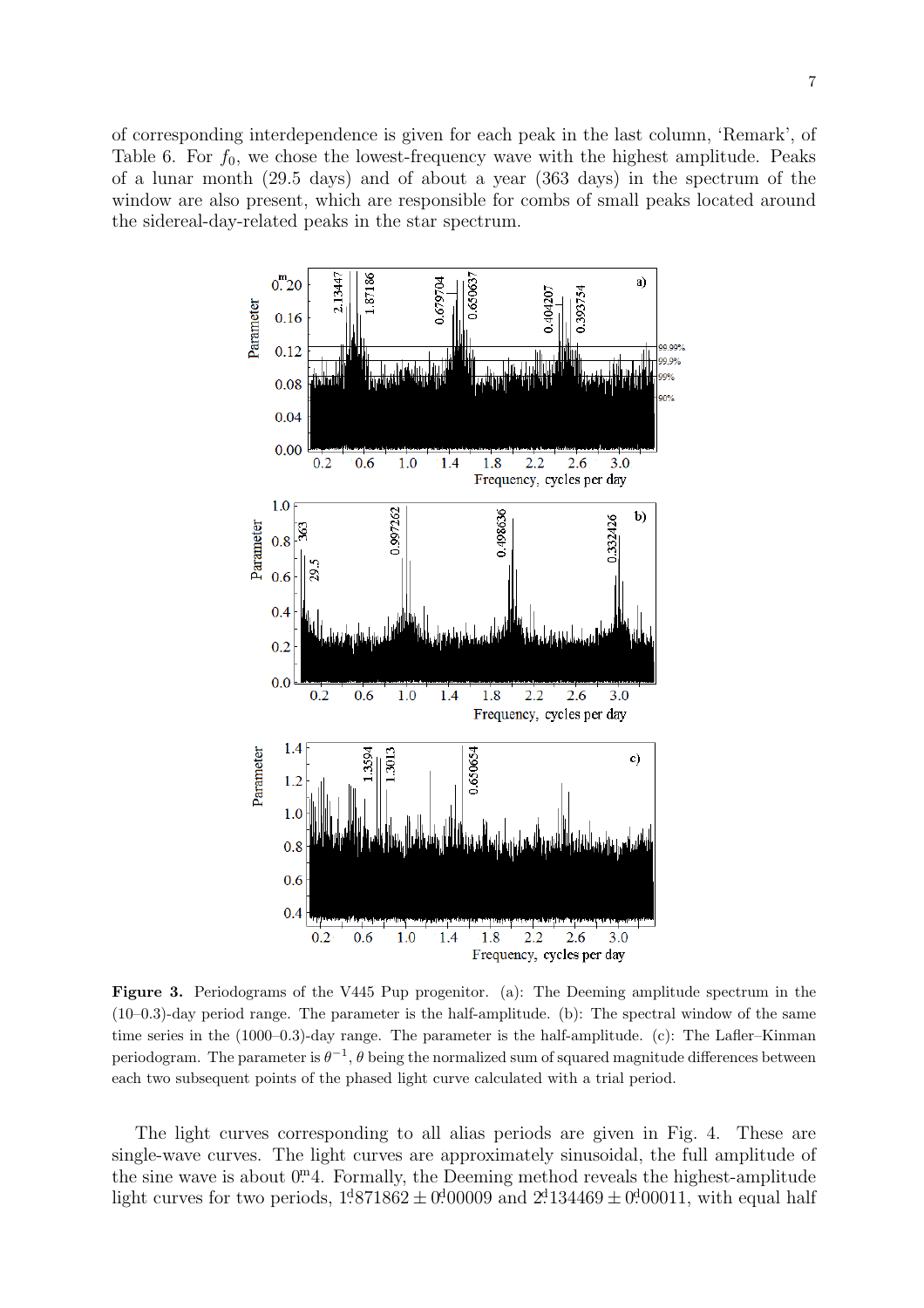amplitudes of  $0<sup>m</sup>22$ . The scatter of all the light curves reveals essential intrinsic variability. A few points do evidently contradict the sinusoidal solution. We verified these points and confirmed their Julian dates and magnitudes. These light curves may represent the case of reflection effect on the surface of a secondary star due to heating of a part of its surface by the X-ray or short-wavelength radiation coming from the primary star. However, no X-ray source was associated with V445 Pup before its outburst. In principle, such light curves may arise due to a large hot spot on the surface of a star. FK Com-type stars may be examples of a rotating star having a hot spot on the surface. These stars are considered to be close binary systems with a common envelope.



Figure 4. The light curves plotted for the periods determined with the Deeming (1975) method and presented in Table 6. The elements used to calculate phases are given below each curve.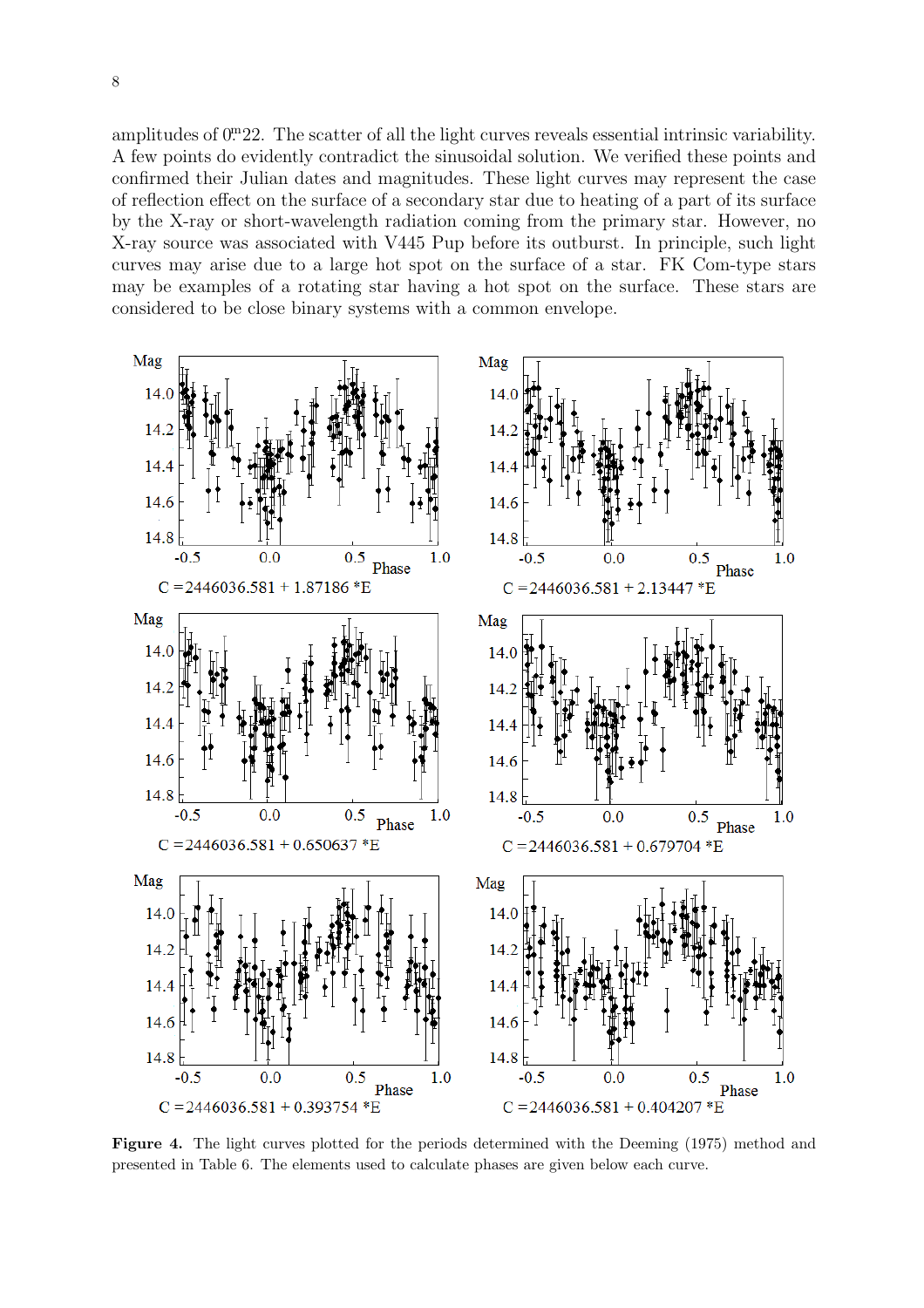Double-wave light curves for periods found by the Deeming method presented in Table 6 were also calculated and are shown in Fig. 5. Double-wave light curves are exhibited by W UMa-type binaries, these are also stars with common envelopes. In most observational cases of photometry without additional spectroscopic information, like radial velocity curves or double lines in the spectra, we can distinguish between single-wave and doublewave orbital periods only by differing alternate minima.



Figure 5. The light curves plotted for double periods determined with the Deeming (1975) method and given in Table 6. The elements used to calculate phases are given below each curve.

The difference of minima depths appears due to difference of surface brightness of the components. Our observations do not show alternate minima of different depth. Unfortunately, the accuracy of photographic observations is insufficient to make a reliable choice between single- and double-wave curves. However, taking into account that this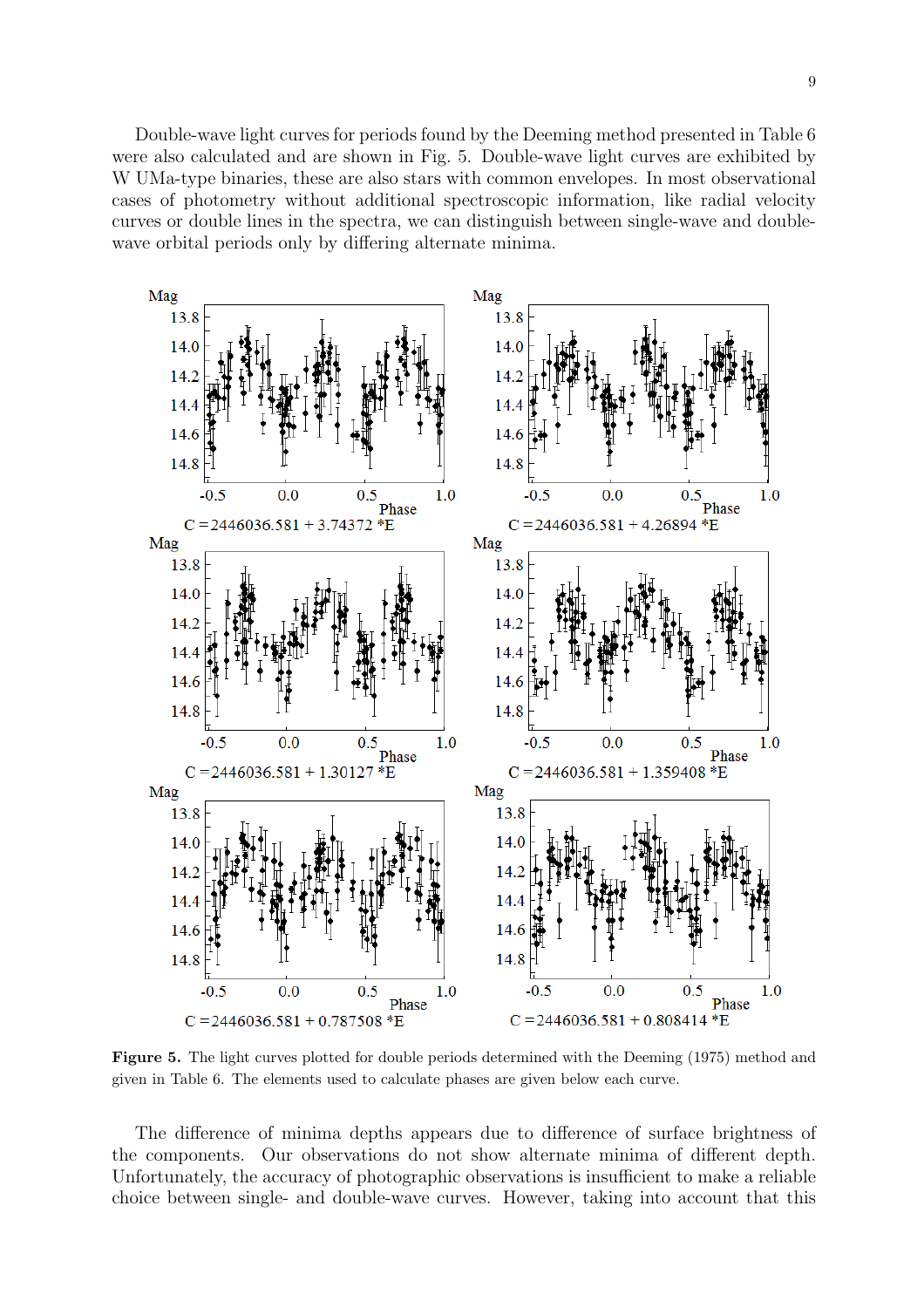system contains a massive accreting CO white dwarf (Kato et al. 2008), we think that a W UMa light curve is not an acceptable solution because components of such a system should have different brightness.

The Lafler–Kinman (L–K) method reveals periods not exceeding one day as preferable:  $0.01650654 \pm 0.01000011, 0.01679686 \pm 0.01000012$  day, and their double-wave aliases  $1.301269 \pm 0.0100001$ 0.000044 and  $1.359423 \pm 0.000048$ . The 0.650654-day period determined with the L-K method differs essentially from that determined by the Deeming method because the light curve plotted with the PDM solution shows a local detail at the phases between 0.9 and 0.1 that looks like a shallow eclipse (Fig. 6). However, additional photographic material is needed to verify if this detail is real. Certainly, a detail like a shallow eclipse cannot be revealed in a light curve with the Deeming method. The double-wave light curves found by the L–K method seem more irregular and asymmetric. Additionally, the light curve with the period of  $0.01650654 \pm 0.000011$  is the most symmetric one and has the lowest dispersion, so we choose it as the best solution for the present time.

Our investigation shows that one can find a single final solution for the orbital period of V445 Pup only using observations acquired at different geographic longitudes, thus increasing the observational phase window of the sidereal-day period,  $P_{sd}$ . Fortunately, there are enough plates in the world plate collections to get such a solution. It is known that Harvard plates were taken at the station located in the southern hemisphere, and this series would have the widest window. We hope that digitally reduced Harvard plates and Japanese pre-outburst photographic observations, along with our data, will provide a true final solution.



**Figure 6.** The light curve for the best single-wave period found with the Lafler & Kinman (1965) method.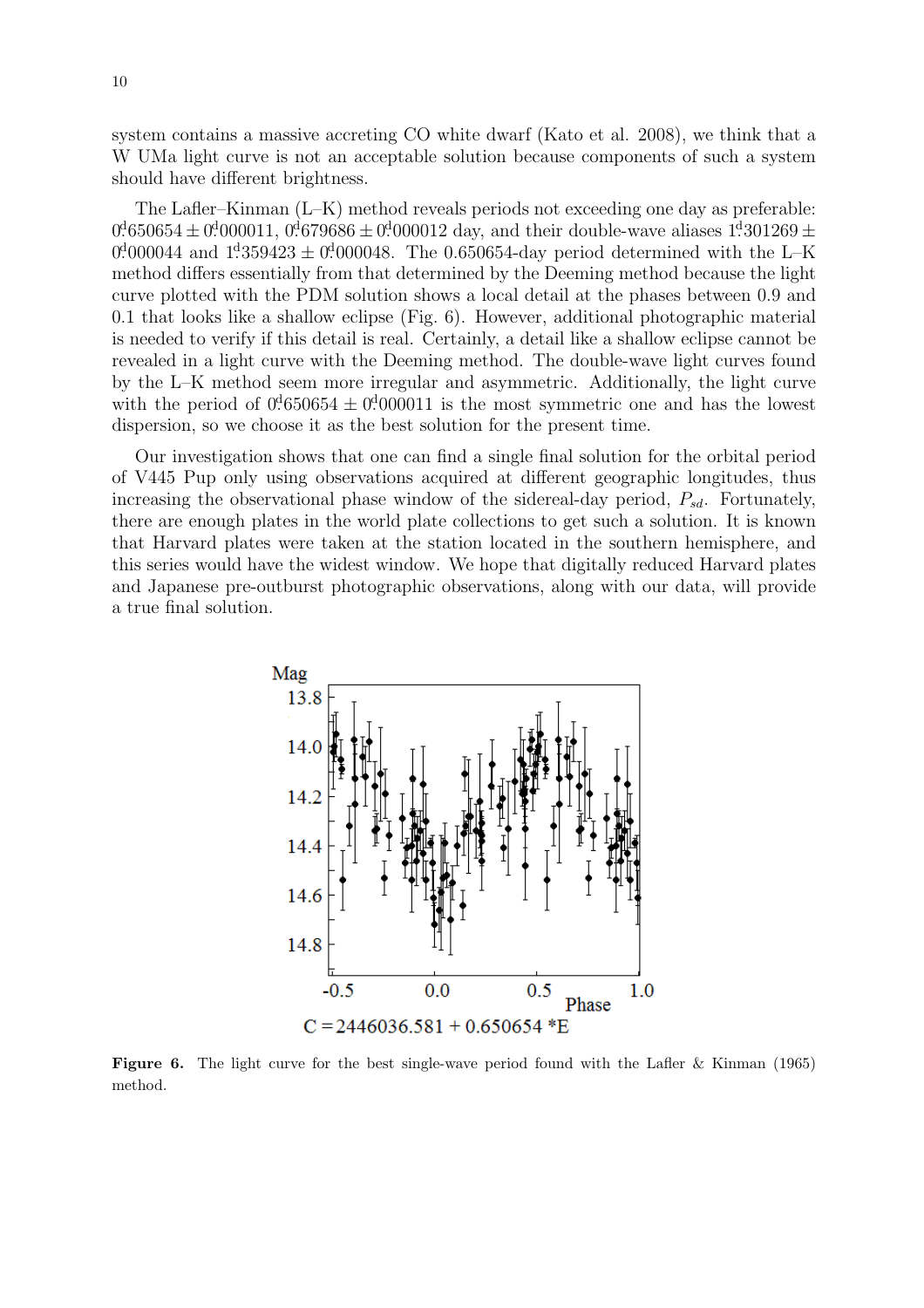

Figure 7. The spectral energy distributions determined from photometry. The upper solid curve, marked p, is the energy distribution of the V445 Pup progenitor, the bars of the  $B$  point correspond to the variability amplitude. The  $JHK$  data are from the 2MASS survey. Interstellar extinction corresponding to  $E(B - V) = 0.51$  was taken into account. The gray curve marked A0 is the energy distribution for an A0V star, plotted for comparison. The three lower curves are energy distributions of the V445 Pup remnant measured at different time: (r1) December 2003; (r2) January 2005; (r3) November 2008. The JHK observations are from Woudt et al. (2009).

## 4 SPECTRAL ENERGY DISTRIBUTIONS

We have remeasured  $B, R$  and I frames of Digital Sky Surveys for the V445 Pup progenitor using Henden's photometric comparison-star sequence. The infrared JHK observations of the progenitor were taken from the 2MASS survey. Additionally, we compared these observations to our optical  $BVR<sub>C</sub>I<sub>C</sub>$  observations of the remnant based on the same comparison-star sequence. The brightness of the remnant was found to be variable in the magnitude ranges of  $19.3-20.8$  in the B band;  $18.5-20.3$  in the V band;  $17.5-19.4$ in the  $R_C$  band; and 17.7–20.0 in the  $I_C$  band. In Fig. 7, we show the spectral energy distributions (SEDs) of the progenitor (p) and remnant for three different dates: December, 2003, in minimum light after the outburst when its brightness was  $V \approx 20.1$  (r1); January, 2005, in the peak of rebrightening at  $V \approx 18.6$  (r2); and November, 2008, after the rebrightening at  $V \approx 19.2$  (r3). To plot the distributions for the remnant, we used JHK observations by Woudt et al. (2009) from their Table 2, the closest to our dates. All distributions were dereddened; those for V445 Pup were dereddened with the colour excess  $E(B-V) = 0.51$  (Iijima & Nakanishi 2008), based on calibration of the interstellar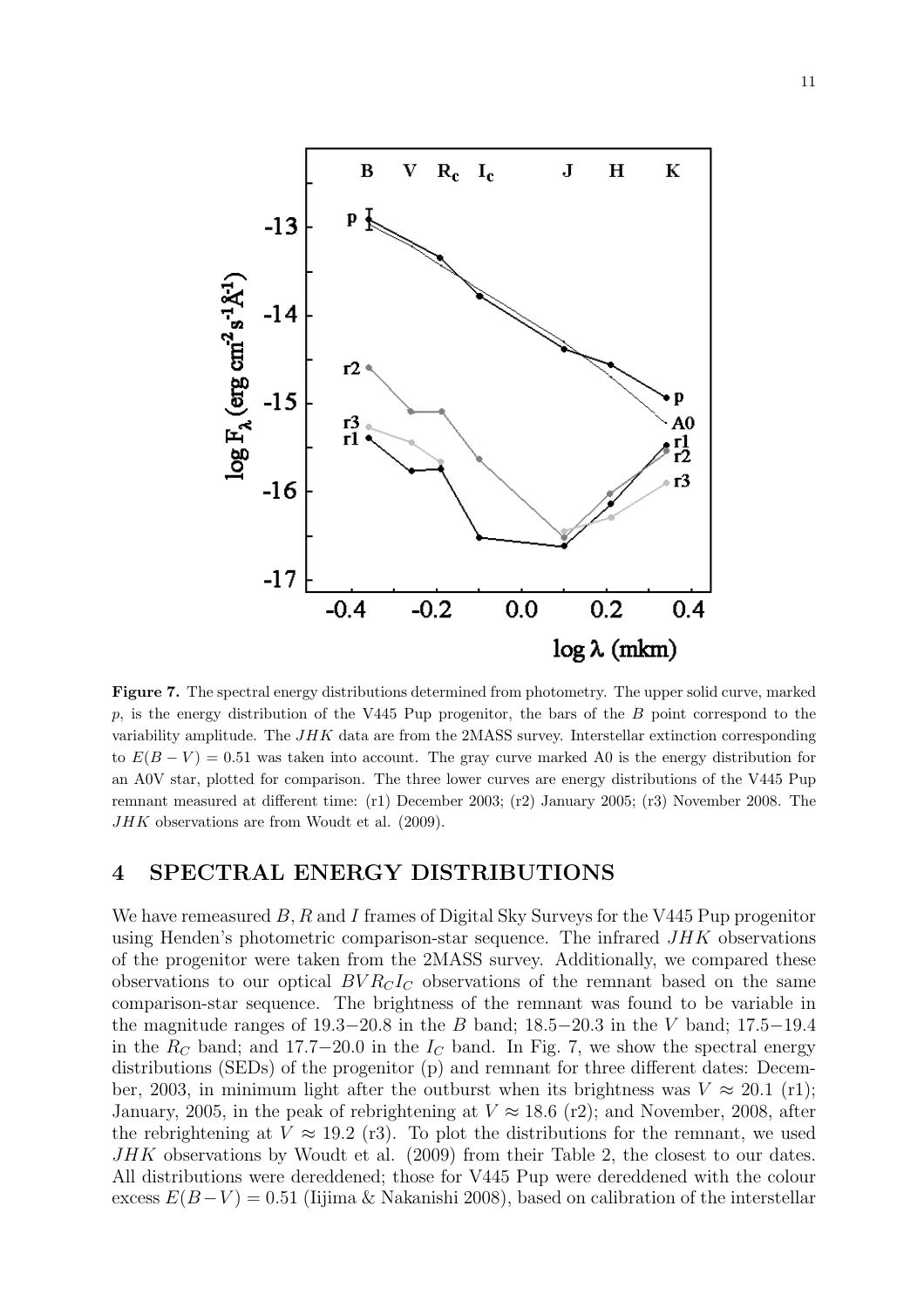NaI doublet equivalent width measured in high-resolution spectra.

We compared our pre-outburst SED with that previously published by Ashok & Banergee (2003) who find consistency of the SED with an accretion disk model. In the  $JHK$ bands, they used the same 2MASS data, but in the optical B and R bands, they used the USNO A2.0 catalog. The USNO A2.0 R magnitude coincides well with our photometry based on Henden's comparison stars. But the USNO B value is a half-magnitude brighter than the mean magnitude from our archive observations and is outside the variability range. In Fig. 7 by Ashok & Banergee (2003), the B point is located above the straight line fitting the other points. It is clear that it is this deviation in the B band that caused the choice of the accretion disk model. Additionally, Ashok & Banergee (2003) used a smaller  $E(B-V)$  value of 0<sup>no</sup>. derived from the extinction maps by Neckel et al. (1980) and Wooden's (1970) UBV photometry of stars in the  $5^{\circ} \times 5^{\circ}$  field around V445 Pup. Woudt et al. (2009) reanalyzed the problem of interstellar extinction based on published photometry of open clusters and ascertain that  $E(B-V) = 0.51$  can be the lower limit of Galactic reddening, and the actual value can be between 0.51 and 0.68. They also include circumstellar reddening in their estimates of the star's absolute magnitude and luminosity.

Our SED of the V445 Pup progenitor fits that for an A0V star well (A0 in Fig. 7). If we exclude a possible small excess visible in the  $H$  and  $K$  infrared bands, the spectral type may be somewhat earlier. Probably, this excess is the radiation of dust detected by Lynch et al. (2001) in the outburst. But this was not the dust of the surrounding thick disk, assumed to explain the obscuration of the whole system after the outburst. No essential infrared excess is seen in the SED of the progenitor to cause additional circumstellar light absorption and reddening. It is notable that the energy distribution of the progenitor is that of a single star: we do not see any contribution of a cool donor or hot radiation from an accretion disk. Moreover, Kato et al. (2008) demonstrated that the progenitor was too bright to be an accretion disk at the known distance  $(3 \leq d \leq 6.5)$ kpc) and with known Galactic interstellar absorption  $(A_V = 1.6)$  even for the largest reasonable mass accretion rate  $(10^{-6}M_{\odot} \text{ yr}^{-1})$ . They note that "it is very unlikely that an accretion disk mainly contributes to the pre-outburst luminosity". It is evident from our photographic photometry that there were no strong emission lines in the SED of the progenitor which might disturb the plain continuum in such a way as it is observed in the SED of the remnant. But we could not establish any contribution of Balmer absorption or discontinuity of an A0 star due to absence of U-band observations of the progenitor.

We determined the mean  $\langle B \rangle$  magnitude for V445 Pup to be 14.30. Taking into account the A0V energy distribution and the Galactic reddening of  $E(B - V) = 0.51$ (Iijima & Nakanishi 2008), we find  $(B-V)_0 = 0.00$  which corresponds to the star's reddened values  $B-V = 0.51$  and  $\lt V \gt 13.79$ . With the interstellar reddening of 0.51 and the distance of 5 kpc, we have  $M_V = -1.28$ . With the bolometric correction of –0.25 determined for an A0-type star by Straizys (1982), we have  $\log L/L_{\odot} = 2.54$ . This value is essentially lower that that of 4.34 derived by Woudt et al. (2009). Even with their distance of 8.2 kpc, we find  $M_V = -2.36$  and  $\log L/L_{\odot} = 2.96$ . These luminosity estimates are still too bright to fit models of an accretion disk with a high mass transfer rate. We think that the luminosity of the progenitor was overestimated by Woudt et al. (2009), mostly due to inferring additional circumstellar absorption by an equatorial disk/torus. V445 Pup is an old-population object from its large radial velocity, and its location in the CM diagram is about  $1^{\text{m}}5-2^{\text{m}}6$  above the RR Lyrae horizontal-branch gap of the globular cluster population.

On the other hand, the energy distributions of the V445 Pup remnant are composite. In the H and K bands, this is mostly continuum from cool dust. Woudt et al.  $(2009)$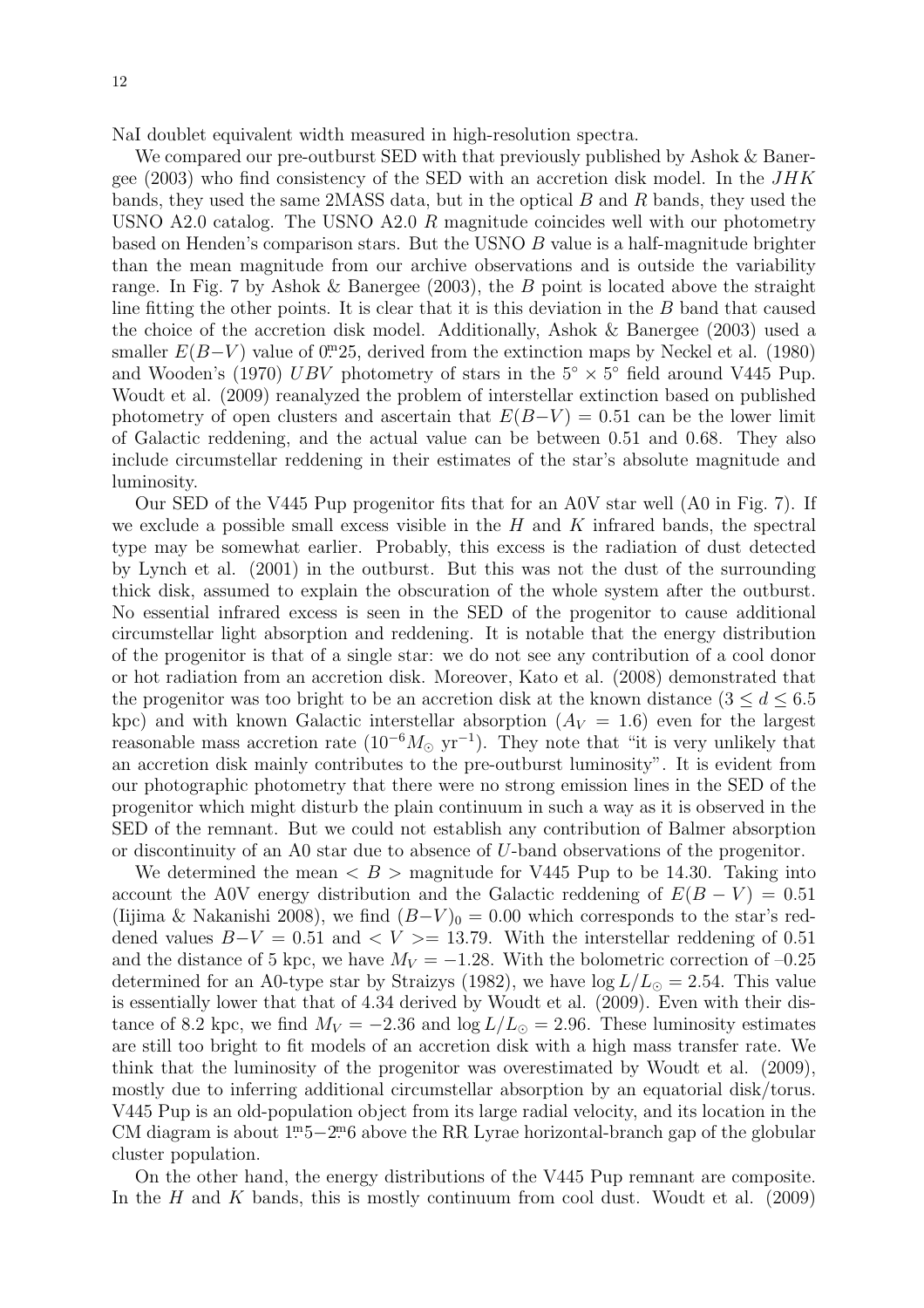noted two emissions of HeI in the  $0.9-2.5 \mu m$  spectrum taken in January 2004; one of them, at 1.0820  $\mu$ m, is very strong. In their spectrum, the continuum is present only beginning with 1.5  $\mu$ m.

Woudt et al. (2009) wrote that V445 Pup was highly reddened in the  $JHK$  bands more than 8 years after the outburst. However, Fig. 2 in their paper shows that all the radiation in the K band does not belong to an A0-type star highly reddened by the ejected dust envelope. It belongs to the dust envelope itself which consists of two jet-like elongated lobes. No reddened stellar object (such as an A0 type star) is located between the lobes. The H and K bands contained mostly the thermal component of  $T = 250$  K, and the intensity of this thermal component gradually declined. The J band contained the HeI  $\lambda$ 2.0581 µm recombination line with an equivalent width of approximately  $-180$  Å. The behaviour of the flux in the J band was different, it did not decline. The figure shows some brightening of the remnant in the J band simultaneously with the decline in other infrared bands, possibly due to appearance and strengthening of HeI emission.

In the optical and near-infrared bands, the continuum of the thermal dust component is not found, and we see the recombination lines. In the  $4500-7600$  Å spectrum taken with the VLT (Woudt et al. 2009), four strong emission lines: [OIII] 4959 A, HeI 5875 A, HeI 7065 Å, and the blend [OII] 7319/7330 Å containing four components are present. The HeI and [OIII] lines are spatially resolved. Therefore, our  $BVR<sub>C</sub>I<sub>C</sub>$  magnitudes and colours do not reflect temperature information, they are formed only by line radiation accidentally hitting the photometric bands. The [OIII] line is at opposite edges of the B and V passbands, and the other lines are in the  $R_C$  band. Our  $BVR_CI_C$  observations show brightening of all emission lines in the time range from JD 2453004 (r1 in Fig. 7) to JD 2453386 (r2) and subsequent weakening from JD 2453386 (r2) to JD 2454777 (r3).

The changes in the SED due to the outburst in 2000 are radical. We do not see such a blue and bright star as before the outburst. Most investigators, from Henden et al. (2001) to Woudt et al. (2009), write that the binary is obscured by the carbon dust shell ejected in the outburst. However, we do not see such a bright and blue but reddened star either in the deep IR spectra or in the energy distributions. Does any radiation come from under the shell? But there is the ionized gas, ions of [OII] and [OIII]. What is then the source of ionization and excitation?

The light curve of V445 Pup in the optical V band presented in Fig. 8 looks like a typical light curve of a dust nova having a prolonged dip due to the dust obscuration. Good examples of contemporary dust novae are V1419 Aql, V705 Cas, and V475 Sct. The light curves of these stars can be found in the AAVSO database and in our database at http://vgoray.front.ru/liststar.htm. For V445 Pup, such a dip continued approximately since JD  $\sim$  2452200 till JD  $\sim$  2453500. One may assume that, as in other dust novae, the end of this dip and the subsequent star's rebrightening are associated with the dispersion of dust and improvement of visibility of the binary system's remnant. The dispersion of dust leads to temporal strengthening of emission lines in the expanding gaseous envelope. But after that, the tendency of weakening for light from the gaseous envelope continued due to its expansion. This process is typical of classical dust novae in the late stages of outbursts.

# 5 DISCUSSION

There is a consensus that SNe Ia result from the explosion of a carbon-oxygen (CO) white dwarf in a binary system (Meng & Yang, 2010). The cited paper contains a good review of evolutionary ways leading to the SN Ia explosion, with corresponding references to the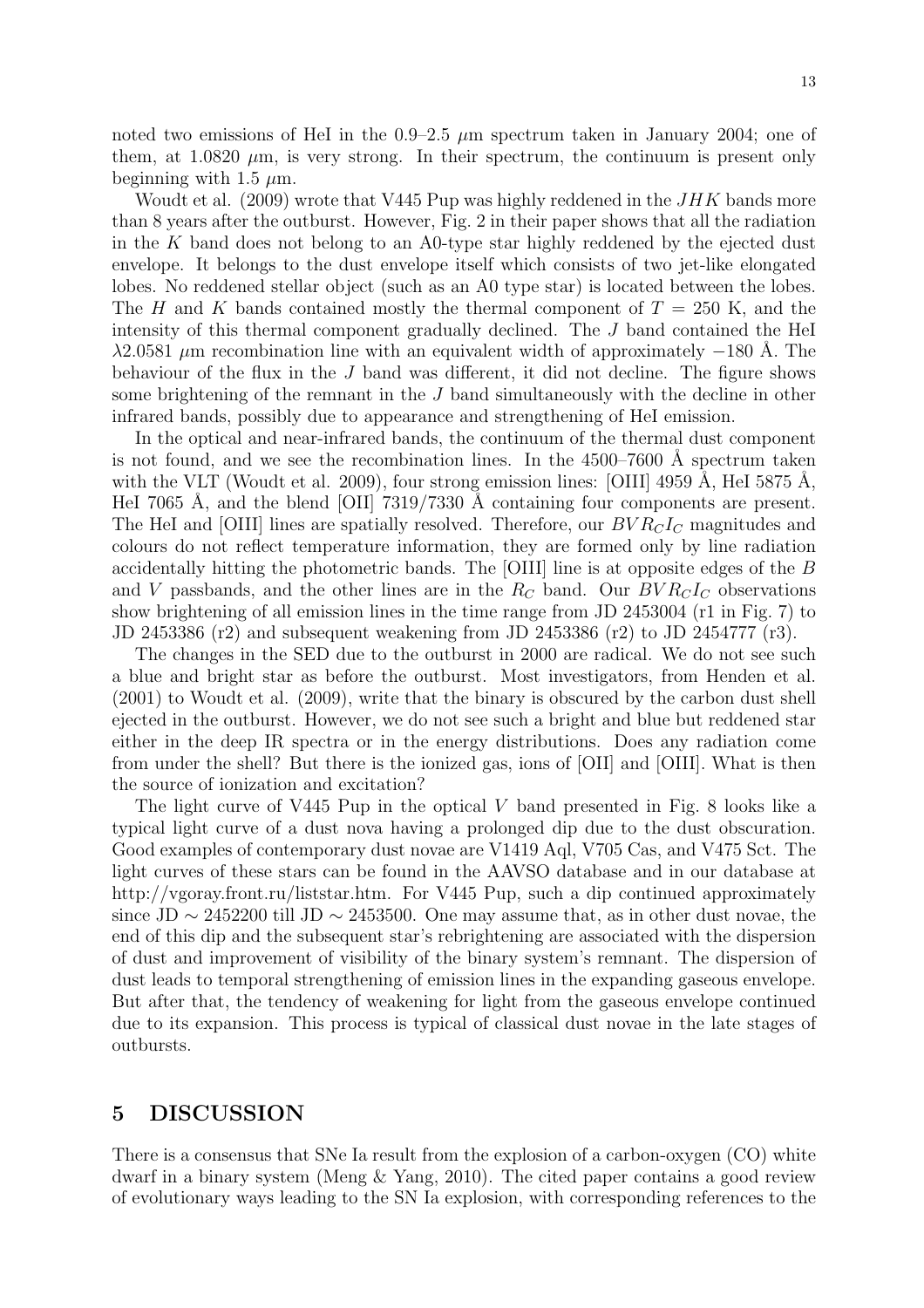

Figure 8. The light curve of V445 Pup in the V band including the 2000 outburst. 1: The primary light maximum; 2: rebrightening before the deep fading; 3: rebrightening in the low state. The gray curve is a dip in the light curve due to carbon dust obscuration. The dashed curve is a typical decay without dust obscuration. The bottom light curve is the post-outburst one in the  $R_C$  band.

literature. The first theoretical studies of helium flashes on the surface of a CO white dwarf were performed in the context of SN Ia scenarios. Such dwarfs were members of common envelope binary systems containing a low-mass red giant with a helium core and mass transfer (Hachisu et al. 1989). Depending on the mass transfer rate, helium burning on the surface of a white dwarf may be stable or unstable, with flashes. As a result of helium burning on the surface of a CO white dwarf, its mass gradually increases, exceeds the Chandrasekhar limit for the white dwarf mass, and therefore the CO dwarf explodes as a thermonuclear runaway. Hachisu et al. (1989) assume that the progenitor may be observed as a symbiotic star (if the donor is a subgiant) or as an A–F giant (if the donor is a red giant). In the latter case, the mass-receiving component (mass gainer) has the photospheric radius comparable with that of the donor.

Kato et al. (1989) discuss models of a helium nova outburst in a compact binary with direct accretion of helium from a helium star companion which fills its inner critical Roche lobe. In those models, helium shell burning ignites when the density and the temperature in the helium envelope reach critical values. The envelope expands and forms dense stellar wind when it exceeds the critical Roche lobe. When the helium burning ends, the star returns to the same point in the luminosity–temperature  $(L - T)$  diagram which was occupied by the progenitor. Helium flashes on the CO white dwarf surface were not considered as a direct cause of the SN explosion.

The appearance of a real helium nova, V445 Pup, showed that these ideas were simplified: dust formation and asymmetry of ejecta were not predicted. Dust forming and dissipation were not considered in the paper by Kato et al. (2008) written after the V445 Pup outburst, they considered only free-free-emission-dominated light curves based solely on the optically thick wind theory.

Recent dynamic calculations by Guillochon et al. (2010) reveal the mechanism of helium ignition on the surface of a white dwarf. With the high accretion rates on the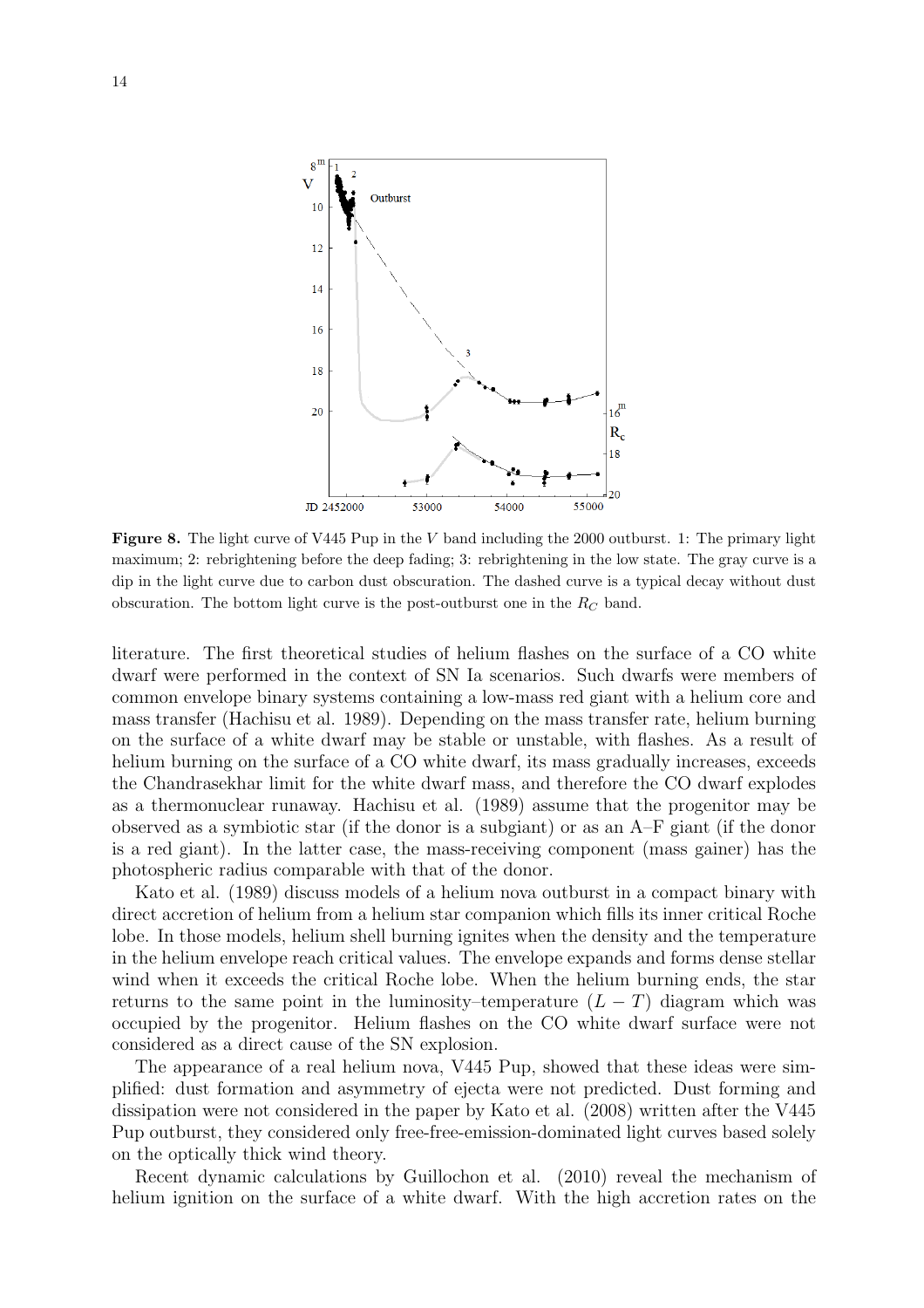white dwarf surface that range from  $10^{-5}$  to  $10^{-3}$   $M_{\odot}$  s<sup>-1</sup>, the hot helium torus forms, and the accretion stream fails to impact the white dwarf surface. The mass of the torus accumulated during such an event varies between 0.05 and 0.14  $M_{\odot}$ . Due to velocity difference between stream and torus, large-scale Kelvin–Helmholtz instabilities arise along the interface between the two regions which "eventually grow dense knots of material that periodically strike the surface of the primary, adiabatically compressing the underlying helium torus". The temperature of compressed material increases above a critical temperature  $(2 \cdot 10^9 \text{ K})$ , and then triple- $\alpha$  reactions lead to detonation of the primary's helium envelope. Moreover, Guillochon et al. (2010) show that shock waves of the detonated envelope tend to concentrate in the focal points within the CO core of the primary. The CO core of a white dwarf may detonate itself. This kind of detonation of the CO core does not lead to a SN Ia, but such transient events resemble dim type I SNe.

The cited authors used smoothed particle hydrodynamics (SPH) simulations in their calculations. In such an event, the stability of the system depends on the structure of primary and secondary components. However, the particle approximation cannot fully resolve the stream and the helium shell because they have small masses as compared to the masses of the two components of the binary. To increase the resolution, the authors used a hybrid approach that combined both SPH- and grid-based methods. Grid-based models predict that the donor will survive in such an explosion.



Figure 9. An image of V445 Pup taken on 20 October 2009 with the SAO 1-m Zeiss telescope. This is a sum of V and  $R_C$  frames. This image was obtained on the night with the best seeing, FWHM = 1."5. No elongation is seen in the V445 Pup image (left). To the right, we compare pixel brightness vs. pixel distance from the star center relations for the V445 Pup remnant (bottom) and a nearby comparison star (top). The curves are averaged star image profiles; the vertical lines indicate star image radii at half intensity.

Principally, Guillochon et al. (2010) presented models of merging of a helium star and a CO white dwarf, i.e. a dynamically unstable system in the last orbits before merging. In such an event, the orbital period of the system may be unstable due to angular momentum losses. Theoretical and observational studies of the orbital period stability for a long time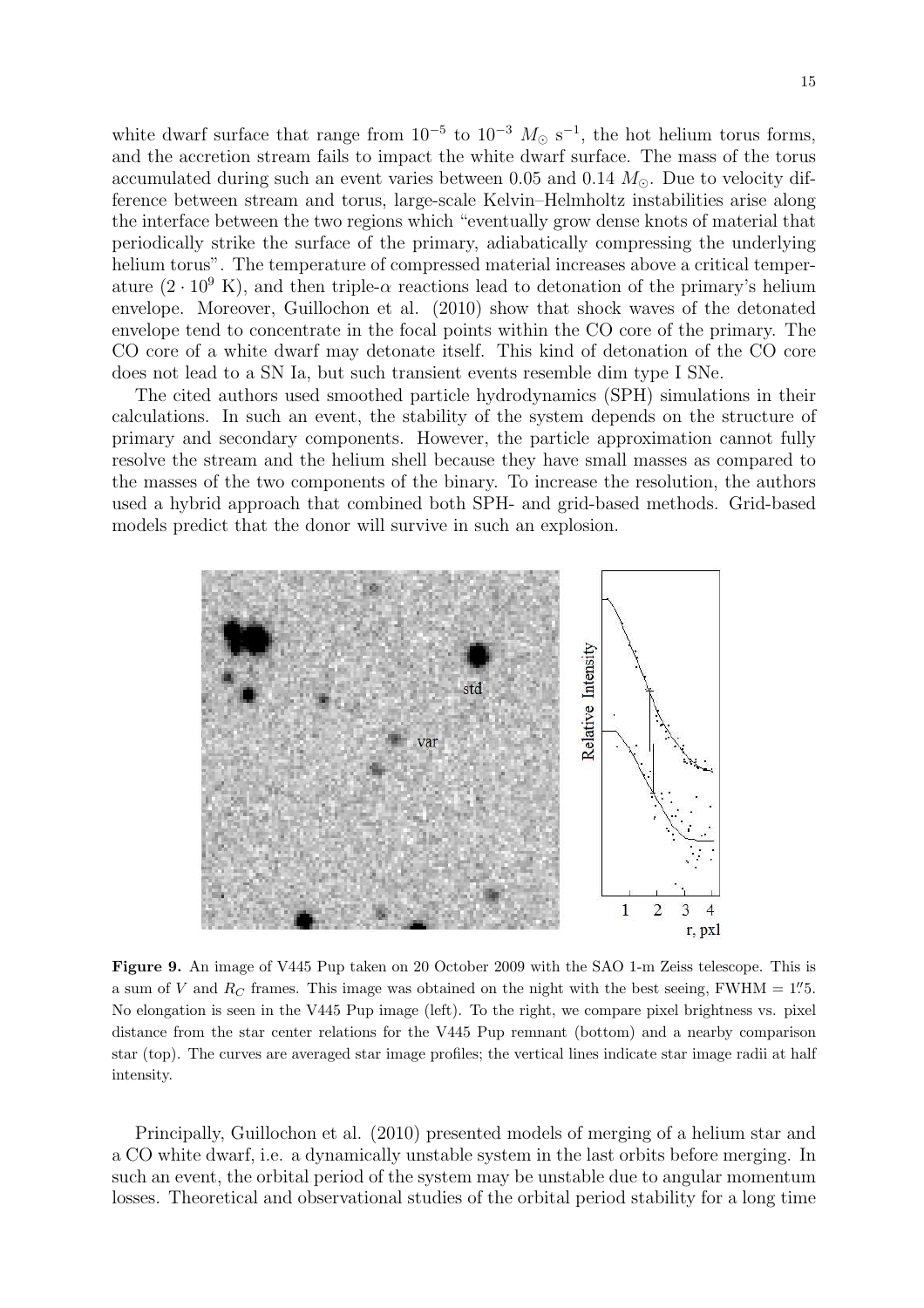interval before the merging event are needed to compare the V445 Pup explosion with the merging model.

Fink et al. (2010) use dynamic calculations to investigate whether an assumed surface helium detonation is capable of triggering a subsequent detonation of the CO white dwarf core. Their calculations were performed for a range of masses of white dwarf cores and masses of helium shells on the white dwarfs' surfaces. The authors find that secondary core detonations are triggered for all of the simulated models, ranging in core mass from 0.810 up to 1.385  $M_{\odot}$  with corresponding shell masses from 0.126 down to 0.0035  $M_{\odot}$ . The result of the calculations was the following: "as soon as a detonation triggers in a helium shell covering a CO type white dwarf, a subsequent core detonation is virtually inevitable". For the case of the V445 Pup explosion which began with a helium flash on the surface of the massive CO white dwarf, the white dwarf was destroyed partly or totally. The infrared bipolar nebulosity discovered using adaptive optics may be the debris of the destroyed white dwarf. But V445 Pup is not a dim SN Ia. Having an absolute magnitude  $M_V$  between –5.9 and –7.0 in the light maximum, it did not reach the absolute magnitude level ranging between –13 and –14 for ultra-faint supernovae (Smith et al. 2009), or so called "supernova impostors".

What happened in the 2000 explosion event of V445 Pup? Our and other studies established that the progenitor was a hot binary system without a dense dust circumstellar disk. We do not see absorption or emission of such a disk in the energy distribution of the progenitor. The assumption of a cataclysmic binary with the accretion disk is not probable because of high progenitor's luminosity and an orbital light curve unusual for cataclysmic variables. Indeed, a highly inclined cataclysmic variable has a hump in its light curves caused by visibility of a hot spot on the edge of the accretion disk; the hump is visible only during a half of the orbital period. We assumed that the progenitor was a common envelope binary with a luminous helium donor. The periodic variability suggests a single star with a hot spot on its surface. We know  $sdB + M$  type binaries with bright spots on the surfaces of their cool components due to irradiation of ultraviolet flux from an sdB star. However, it is not our case because we do not see a cool companion: the companion was hot. The hypothesis of irradiation of X-rays in a binary with a compact companion is rejected due to absence of an X-ray source associated with the progenitor.

Many observers detected dust formation during the outburst of V445 Pup and the strong dust absorption after the outburst. The observations with adaptive optics reveal a highly collimated bipolar dust and gas ejection located just in the plane of the sky. The small inclination angle of ejection may confirm the presence of an orthogonal dust structure closely aligned to the line of sight and causing the strong extinction observed after the outburst. In the case of merging components, such an orthogonal structure might be a dust disk formed due to angular momentum conservation, but the merging hypothesis needs orbital period instability of the progenitor. Otherwise, this structure should be radially expanding in the equatorial plane. Our optical photometry reflecting changes of fluxes in HeI, [OII], and [OIII] emission lines shows that the dust minimum finished in 2004, leading to strengthening of these lines. Later on, emission line fluxes continued to decrease. This means that the ionizing and exciting radiation comes from outside the place of the explosion, from the dust surroundings. However, no stellar object was seen in the latest adaptive optics image taken in March, 2007.

The absence of a stellar source and the presence of an elongated structure formed only from the ejecta in the frames taken with adaptive optics suggest that components of the system lost their mass and might be destroyed totally or partly. The interpretation of the event as a helium flash is of no doubt. The dynamic theory of such an explosion predicts detonation of the CO white dwarf core and destruction of the white dwarf. Such an ex-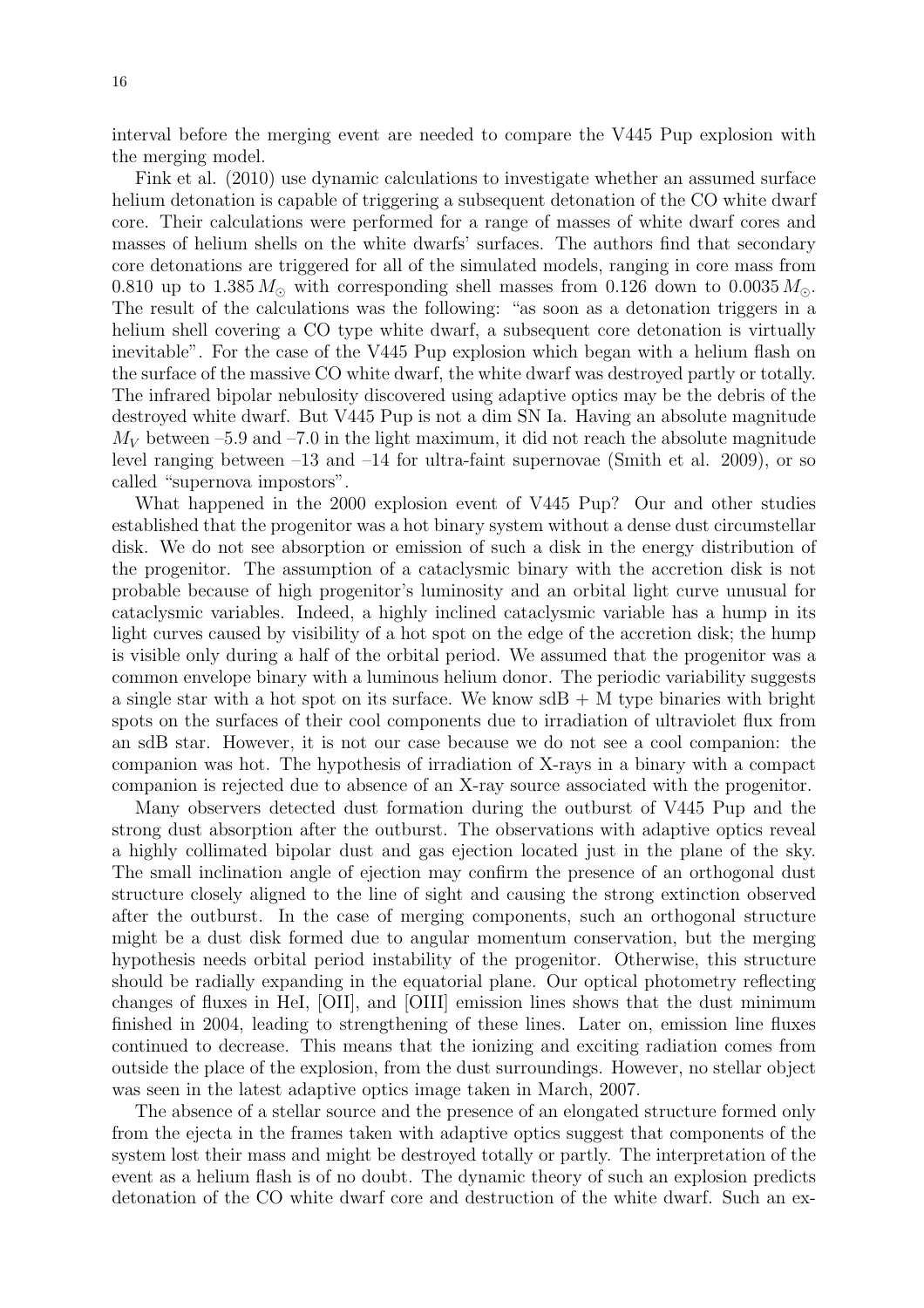We analyzed our CCD frames taken with the SAO 1-m reflector. The best-resolution frame with the seeing  $FWHM = 1\%$  was obtained on 20 October 2009. A part of this frame is shown in Fig. 9 (left). The star was faint, and to increase the signal in pixels, we co-added our V and  $R_C$  frames. In the right panel, the profile of a standard star (top) is compared to the profile of V445 Pup (bottom). These are normalized dependences of pixel counts on the distance between the pixel center and the center of the star image localized by the method of star-profile dispersion minimization. This distance is measured in the units of pixel size, 0. 44. Both images are round, and the image of V445 Pup is marginally resolved. No image elongation is seen, whereas the expected elongation based on Fig. 6 by Woudt et al. (2009) should be 2:1. One should note that the radiation in emission lines was resolved by Woudt et al. (2009) with VLT spectra, and very probably, it coincides spatially with the lobes seen in the infrared K band.

In both cases, either CO type white dwarf detonation and destruction or big mass loss from the helium donor, the future SN Ia scenario for V445 Pup becomes impossible. The helium flash accompanied with core detonation seems to be a single event in the life of a white dwarf in the binary system with a helium star. It does not look like a SN Ia. At least, it is too early to discuss the SN Ia scenario for V445 Pup before the possible detection of restored mass exchange in the binary system.

## 6 CONCLUSIONS

We found that V445 Pup progenitor was a binary system. The most probable orbital period was  $0.01650654 \pm 0.000011$ . The total variability amplitude was  $0.7$  in the B band, and the total amplitude of the periodic variability component was  $0<sup>m</sup>4$ . Solutions of the light curves with different periods are also possible.

The shape of the progenitor's light curve suggests that it was a common-envelope binary with a spot on the surface of the envelope and with variable surface brightness.

The energy distribution of the progenitor can be successfully fitted with that of a single A0V star with a small infrared excess.

The shape of the light curve after the outburst suggests that the dust absorption minimum finished in 2004. We do not see any stellar remnant either in the optical range or in the infrared. No stellar object, like a reddened A-type star, is visible. We argue that V445 Pup was an event of double detonation, both of the helium envelope of the CO white dwarf and of the CO white dwarf's core, accompanied with the destruction of the common envelope of the binary. In such an event, one of the components of V445 Pup lost a part of its mass, and the other one might be totally destroyed. Thus, V445 Pup, as a remnant of the outburst, cannot be a progenitor of a future SN Ia.

Acknowledgments: The authors thank A. Retter and A. Jones for their observations of V445 Pup in outburst provided for our analysis. We also used the Digitized Sky Survey, the SuperCOSMOS Sky Surveys, the United States Naval Observatory (USNO) Image and Catalog Archive, the USNO B1.0 astrometric catalog, and the All Sky Automated Survey (ASAS) data. The information from deep sky surveys is very useful for understanding the nature of astrophysical objects and phenomena. E.A.B., A.V.Zh., and V.P.G. thank Russian Foundation for Basic Research (RFBR) for financial support through grant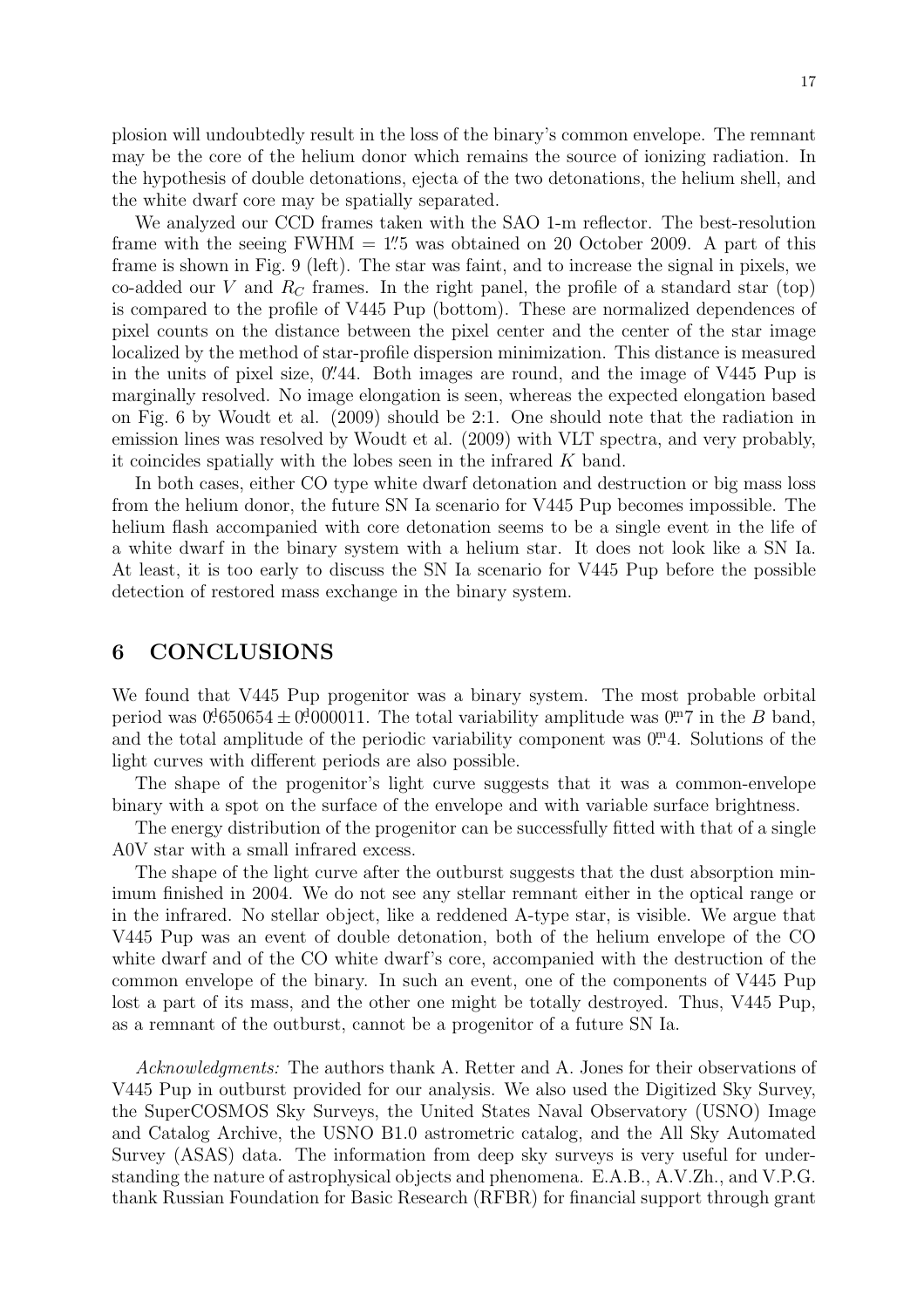No. 07-02-00630. S.Yu.Sh. is grateful to the RFBR for grants No. 08-02-01229 and No. 09- 02-90458, to the Slovak Academy of Sciences for the VEGA grant 2/0038/10, and to the Russian Ministry of Education and Science for the grant RNP-2906.

#### References:

- Ashok, N.M., & Banerjee, D.P.K., 2003, Astron. & Astrophys., 409, 1007
- Deeming, T.J., 1975, Astrophys. & Space Sci., 36, 137
- Fink, M., Roepke, F.K., Hillebrandt, W., et al., 2010, Astron. & Astrophys., 514, A53.
- Glasner, A., & Livne, E., 2002, AIP Conf. Proc., 637, 124
- Guillochon, J., Dan, M., Ramirez-Ruiz, E., & Rosswog, S., 2010, Astrophys. J., 709, L64
- Hachisu, I., Kato, M., & Saio, H., 1989, Astrophys. J., 342, L19
- Henden, A.A., Wagner, R.M., & Starrfield, S.G., 2001, IAU Circ., No. 7730
- Iben, I., Jr., & Tutukov, A.V., 1994, Astrophys. J., 431, 264
- Iijima, T., & Nakanishi, H., 2008, Astron. & Astrophys., 482, 865
- Kato, M., Saio, H., & Hachisu, I., 1989, Astrophys. J., 340, 509
- Kato, M., Hachisu, I., Kiyota, S., & Saio, H., 2008, Astrophys. J., 684, 1366
- Kato, T., & Kanatsu, K., 2000, IAU Circ., No. 7552
- Lafler, J. & Kinman, T.D., 1965, Astrophys. J., Suppl. Ser., 11, 216
- Liller, W., 2001, IAU Circ., No. 7561
- Lynch, D.K., Russell, R.W., & Sitko, M.L., 2001, Astrophys. J., 122, 3313
- Lynch, D.K., Rudy, R.J., Mazuk, S., et al., 2004, IAU Circ., No. 8278
- Meng, X. & Yang, W., 2010, Astrophys. J., 710, 1310
- Neckel, Th., Klare, G., & Sarcander, M., 1980, Astron. & Astrophys., Suppl. Ser., 42, 251
- Platais, I., Kozhurina-Platais, V., Zacharias, M. I., & Zacharias, N., 2001, IAU Circ., No. 7556
- Smith, N., Ganeshalingam, M., Chornock, R., et al, 2009, Astrophys. J., 697, L49
- Straizys, V., 1982, Zvezdy s defitsitom metallov (Metal Deficient Stars), Vilnius: Mokslas (in Russian)
- Terebizh, V.Yu., 1992, Analiz vremennykh ryadov v astrofizike (Analysis of Time Series in Astrophysics), Moscow: Nauka (in Russian)
- Wagner, R.M., Foltz, C.B., & Starrfield, S.G., 2001, IAU Circ., No. 7556
- Williams, R.E., 1992, Astron. J., 104, 725
- Wooden, W.H., II, 1970, Astron. J., 75, 324
- Woudt, P.A., Steeghs, D., Karowska, M., et al., 2009, Astrophys. J., 706, 738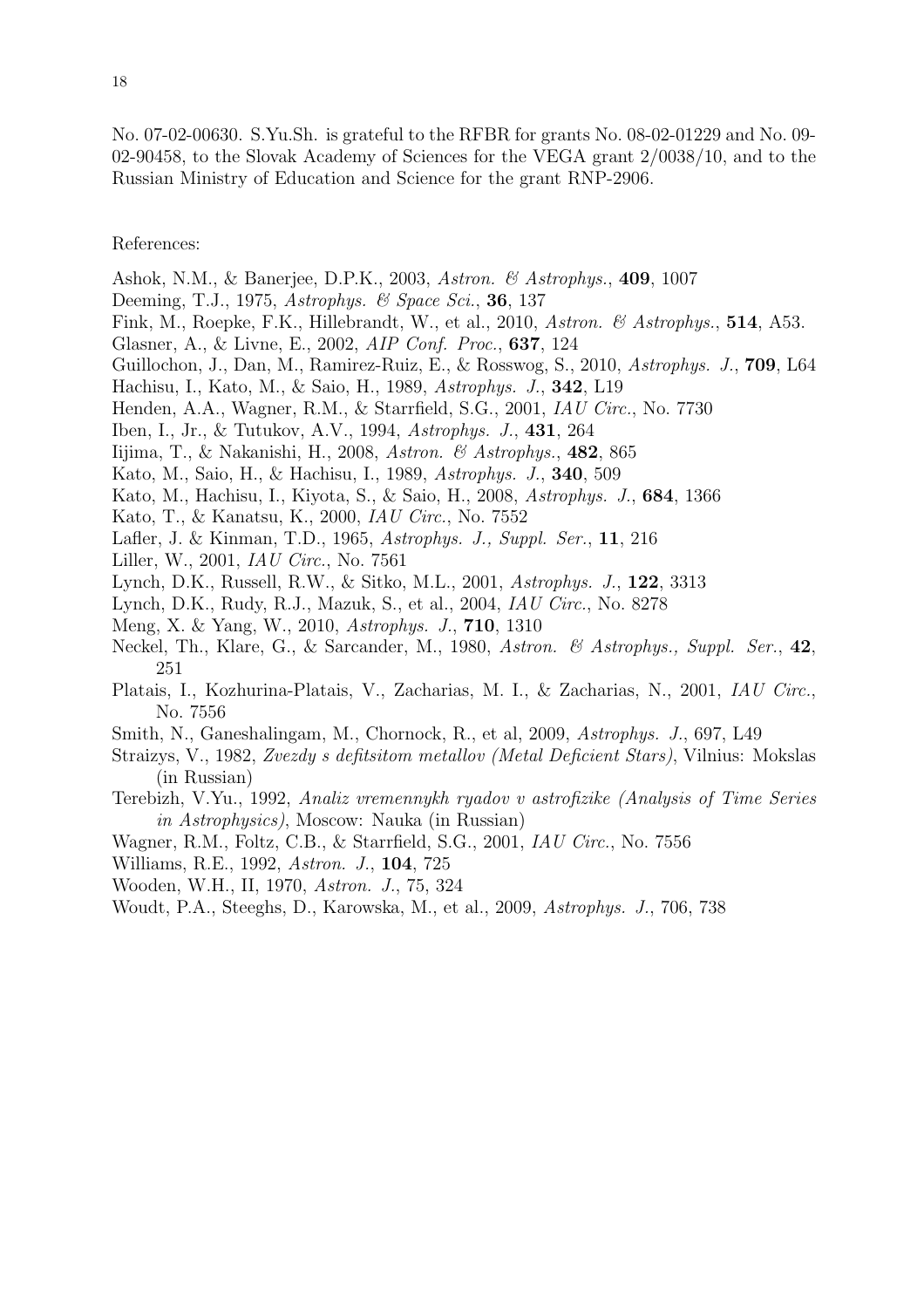| Star $#$       |        |       |       |       |     |     | V $B-V$ $V-R$ $R-I$ $\Delta V$ $\Delta (B-V)$ $\Delta (V-R)$ $\Delta (R-I)$ |        |
|----------------|--------|-------|-------|-------|-----|-----|-----------------------------------------------------------------------------|--------|
| $\mathbf{1}$   | 13.351 | 0.619 | 0.367 | 0.355 | 8   | 12  | 11                                                                          | 13     |
| $\overline{2}$ | 13.851 | 1.565 | 0.917 | 0.828 | 11  | 31  | 14                                                                          | 11     |
| 3              | 16.378 | 0.627 | 0.347 | 0.546 | 101 | 156 | 158                                                                         | 189    |
| 4              | 15.707 | 1.479 | 0.704 | 0.831 | 55  | 149 | 71                                                                          | 60     |
| 5              | 14.799 | 0.586 | 0.362 | 0.375 | 22  | 36  | 32                                                                          | 37     |
| 6              | 12.917 | 0.468 | 0.322 | 0.346 | 6   | 8   | 8                                                                           | 9      |
| $\overline{7}$ | 13.887 | 0.533 | 0.334 | 0.322 | 11  | 16  | 16                                                                          | 18     |
| 8              | 14.608 | 0.532 | 0.329 | 0.326 | 21  | 31  | $32\,$                                                                      | $39\,$ |
| 9              | 14.727 | 0.721 | 0.446 | 0.393 | 25  | 41  | $35\,$                                                                      | 40     |
| 10             | 14.558 | 0.418 | 0.235 | 0.208 | 20  | 28  | 32                                                                          | 45     |
| 11             | 14.394 | 2.324 | 1.317 | 1.337 | 15  | 97  | 17                                                                          | 11     |
| 12             | 13.932 | 1.431 | 0.817 | 0.776 | 11  | 31  | 14                                                                          | 12     |
| 13             | 15.190 | 1.208 | 0.737 | 0.731 | 36  | 76  | 46                                                                          | 39     |
| 14             | 14.676 | 1.210 | 0.719 | 0.750 | 23  | 50  | 28                                                                          | 21     |
| 15             | 14.032 | 1.148 | 0.664 | 0.688 | 12  | 27  | 16                                                                          | 14     |
| 16             | 14.062 | 1.447 | 0.812 | 0.802 | 12  | 37  | 16                                                                          | 13     |
| 17             | 14.066 | 0.355 | 0.201 | 0.251 | 12  | 17  | 19                                                                          | 24     |
| 18             | 15.557 | 1.001 | 0.604 | 0.504 | 45  | 91  | 62                                                                          | 64     |
| 19             | 16.082 | 0.765 | 0.265 | 0.495 | 74  | 124 | 118                                                                         | 140    |
| 20             | 15.577 | 0.723 | 0.409 | 0.408 | 47  | 77  | 69                                                                          | 80     |
| 21             | 16.563 | 0.534 | 0.407 | 0.425 | 113 | 169 | 169                                                                         | 198    |
| 22             | 17.151 | 0.781 | 0.548 | 0.922 | 211 | 354 | 313                                                                         | 309    |
|                |        |       |       |       |     |     |                                                                             |        |

Table 1: Colours and magnitudes of comparison stars measured by A. Henden for VSNET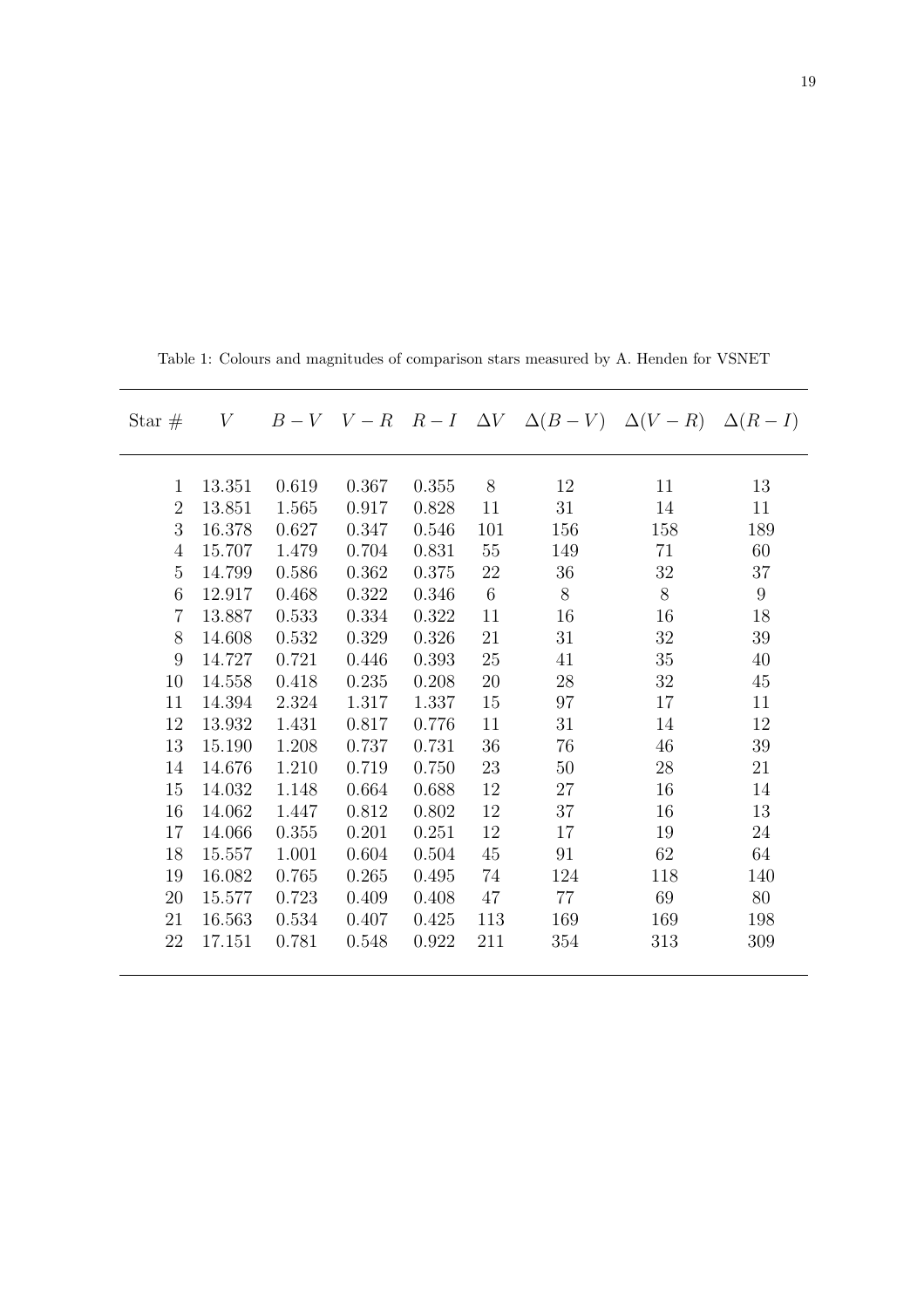| JD hel.<br>$-2400000$                                                                                                                                                 | $\boldsymbol{B}$                                                                                                  | $\sigma B$                                                                                           | Plate<br>No.                                                                                                                   | JD hel.<br>$-2400000$                                                                                                                                                 | $\boldsymbol{B}$                                                                                                  | $\sigma B$                                                                                           | Plate<br>No.                                                                                                                   |
|-----------------------------------------------------------------------------------------------------------------------------------------------------------------------|-------------------------------------------------------------------------------------------------------------------|------------------------------------------------------------------------------------------------------|--------------------------------------------------------------------------------------------------------------------------------|-----------------------------------------------------------------------------------------------------------------------------------------------------------------------|-------------------------------------------------------------------------------------------------------------------|------------------------------------------------------------------------------------------------------|--------------------------------------------------------------------------------------------------------------------------------|
| 40541.555<br>41274.543<br>41274.594<br>41356.357<br>41356.390<br>42719.569<br>42867.242<br>42870.243<br>42871.241<br>42872.242<br>42873.250<br>43160.394<br>43161.413 | 14.13<br>14.32<br>14.38<br>14.13<br>14.15<br>14.59<br>14.61<br>13.97<br>14.64<br>13.98<br>14.35<br>14.09<br>14.40 | 0.10<br>0.02<br>0.10<br>0.12<br>0.15<br>0.23<br>0.11<br>0.15<br>0.06<br>0.08<br>0.09<br>0.02<br>0.08 | A6833<br>A7949<br>A7950<br>A7962<br>A7963<br>A10830<br>A11009<br>A11047<br>A11059<br>A11071<br>A11083<br>A11582<br>A11593      | 44257.381<br>44261.369<br>44290.357<br>44315.238<br>44584.501<br>44672.252<br>44673.271<br>44905.601<br>44987.408<br>44988.411<br>44989.379<br>45054.243<br>45326.527 | 13.95<br>14.04<br>14.34<br>14.18<br>14.16<br>14.35<br>14.34<br>14.36<br>14.00<br>14.39<br>14.05<br>14.36<br>14.16 | 0.09<br>0.08<br>0.11<br>0.07<br>0.09<br>0.09<br>0.06<br>0.06<br>0.06<br>0.08<br>0.08<br>0.07<br>0.10 | A13697<br>A13722<br>A13749<br>A13779<br>A14157<br>A14192<br>A14202<br>A14665<br>A14691<br>A14702<br>A14717<br>A14841<br>A15269 |
| 43163.444<br>43167.415<br>43190.348<br>43435.589<br>43850.498<br>43851.501<br>43865.406<br>43898.371<br>43905.327<br>43933.298<br>43935.280<br>43962.241<br>43964.245 | 14.31<br>14.21<br>14.32<br>14.07<br>14.28<br>14.33<br>14.55<br>14.53<br>14.22<br>14.19<br>13.97<br>14.37<br>14.61 | 0.05<br>0.08<br>0.08<br>0.06<br>0.07<br>0.06<br>0.07<br>0.07<br>0.06<br>0.05<br>0.04<br>0.09<br>0.03 | A11602<br>A11615<br>A11861<br>A12370<br>A12957<br>A12963<br>A12975<br>A13008<br>A13026<br>A13066<br>A13088<br>A13110<br>A13123 | 45327.464<br>45376.350<br>45396.265<br>45407.241<br>45642.578<br>45699.455<br>45703.433<br>45733.340<br>45734.342<br>47208.316<br>47620.246<br>47835.576              | 14.11<br>14.07<br>14.40<br>14.19<br>14.13<br>14.41<br>14.39<br>14.43<br>14.11<br>14.47<br>14.54<br>14.32          | 0.07<br>0.10<br>0.07<br>0.10<br>0.04<br>0.04<br>0.02<br>0.10<br>0.08<br>0.06<br>0.08<br>0.06         | A15275<br>A15327<br>A15346<br>A15356<br>A15993<br>A16076<br>A16089<br>A16120<br>A16127<br>A18258<br>A18836<br>A19355           |

Table 2: Moscow $B$  magnitudes of  $\rm V445$  Pup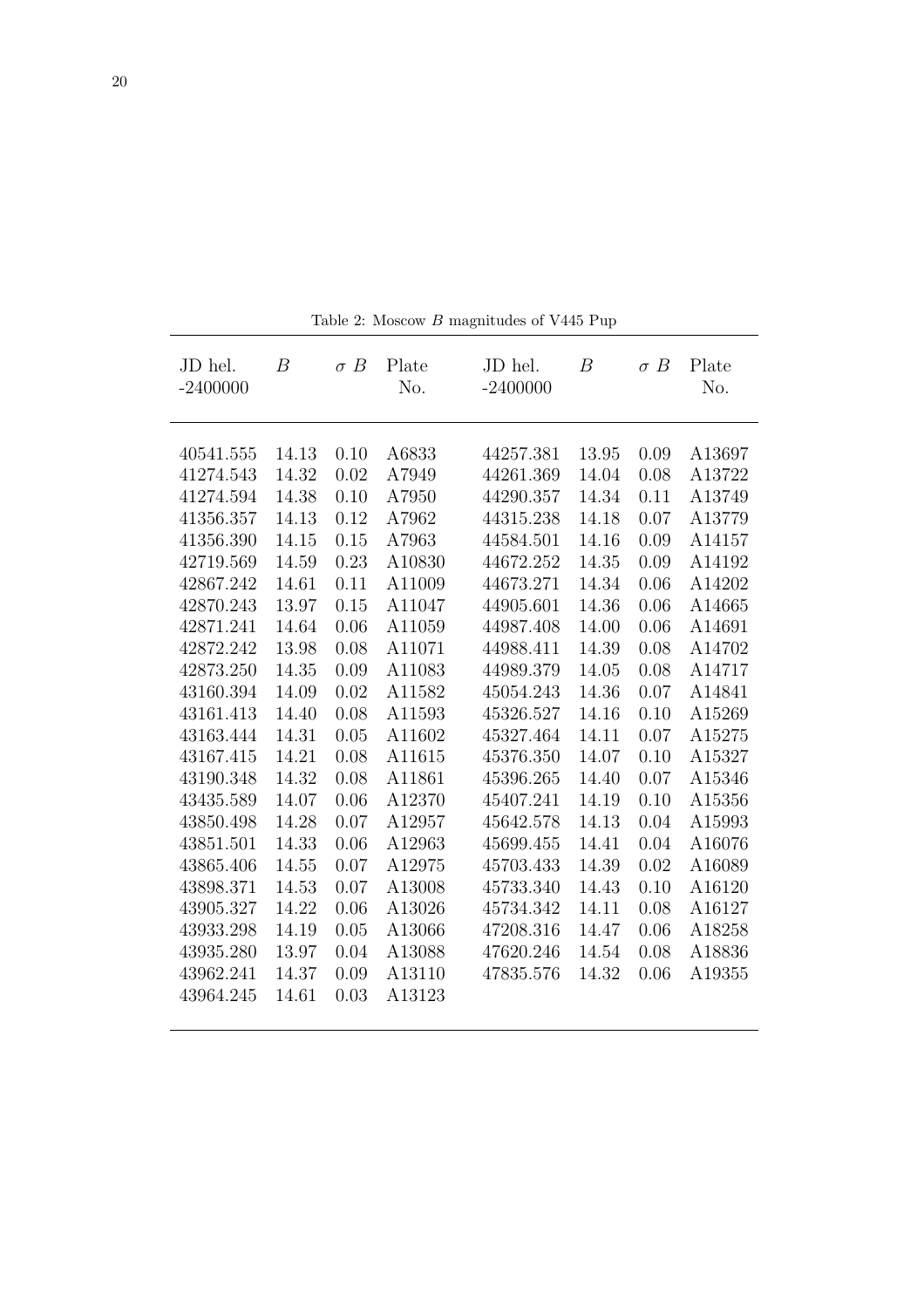| JD hel.<br>$-2400000$ | B     | $\sigma B$ | Plate<br>No. | JD hel.<br>$-2400000$ | B     | $\sigma B$ | Plate<br>No. |
|-----------------------|-------|------------|--------------|-----------------------|-------|------------|--------------|
| 45779.321             | 14.23 | 0.24       | GC5336       | 46826.403             | 14.54 | 0.13       | GC7618/19/20 |
| 46006.624             | 14.30 | 0.11       | GC5821       | 46827.400             | 14.05 | 0.13       | GC7657       |
| 46036.581             | 14.72 | 0.09       | GC5872       | 46827.416             | 14.33 | 0.08       | GC7658/59    |
| 46059.505             | 14.46 | 0.12       | GC5910/11    | 46828.357             | 14.27 | 0.13       | GC7695/96    |
| 46093.444             | 14.14 | 0.13       | GC5962/63    | 46828.420             | 14.47 | 0.11       | GC7698/99    |
| 46113.374             | 14.66 | 0.09       | GC6043/47    | 46828.454             | 14.53 | 0.16       | GC7701/02    |
| 46116.392             | 14.12 | 0.12       | GC6083/86    | 46851.344             | 14.22 | 0.19       | GC7771/72/73 |
| 46385.614             | 14.07 | 0.10       | GC6603       | 47566.376             | 14.28 | 0.23       | GC8869       |
| 46387.611             | 14.02 | 0.15       | GC6645/46    | 47860.599             | 14.33 | 0.19       | GC9448/49    |
| 46440.464             | 14.11 | 0.19       | GC6691/92    | 47861.609             | 14.46 | 0.10       | GC9477/78    |
| 46733.639             | 14.24 | 0.08       | GC7425       | 47864.571             | 14.01 | 0.07       | GC9527/28    |
| 46737.649             | 14.18 | 0.08       | GC7442/43    | 47943.357             | 14.54 | 0.12       | GC9541/42    |
| 46763.582             | 14.41 | 0.05       | GC7526/27    | 48271.476             | 14.29 | 0.10       | GC9930/31    |
| 46763.651             | 14.48 | 0.14       | GC7531       | 48273.485             | 14.34 | 0.08       | GC9973/74    |
| 46768.607             | 14.52 | 0.05       | GC7568       | 48274.467             | 14.19 | 0.12       | GC10000/01   |
| 46768.617             | 14.70 | 0.14       | GC7569       |                       |       |            |              |
|                       |       |            |              |                       |       |            |              |

Table 3: Sonneberg  $B$  magnitudes of V445  $\operatorname{Pup}$ 

Table 4: Archive photographic magnitudes of V445 Pup from Digital Sky Survies

| JD hel.<br>$-2400000$ | Maq   | $\sigma$ | Band | DSS         | Emulsion<br>$+$ Filter | Plate<br>No. |
|-----------------------|-------|----------|------|-------------|------------------------|--------------|
|                       |       |          |      |             |                        |              |
| 34397.736             | 14.06 | 0.08     | B    | <b>POSS</b> | 103aO                  | SO843        |
| 34397.815             | 13.18 | 0.08     | R.   | POSS        | 103aE                  | <b>SE842</b> |
| 44333.908             | 14.29 | 0.12     | B    | UKST        | $IIIaJ + GG395$        | 5815         |
| 45723.085             | 13.08 | 0.05     | I    | UKST        | IV $N + RG715$         | 8998         |
| 46772.806             | 13.40 | 0.12     | R.   | ESO         | $IIIAF + RG630$        | 6704         |
| 49750.077             | 13.37 | 0.08     | R.   | UKST        | $IIIaF + OG590$        | 16496        |
|                       |       |          |      |             |                        |              |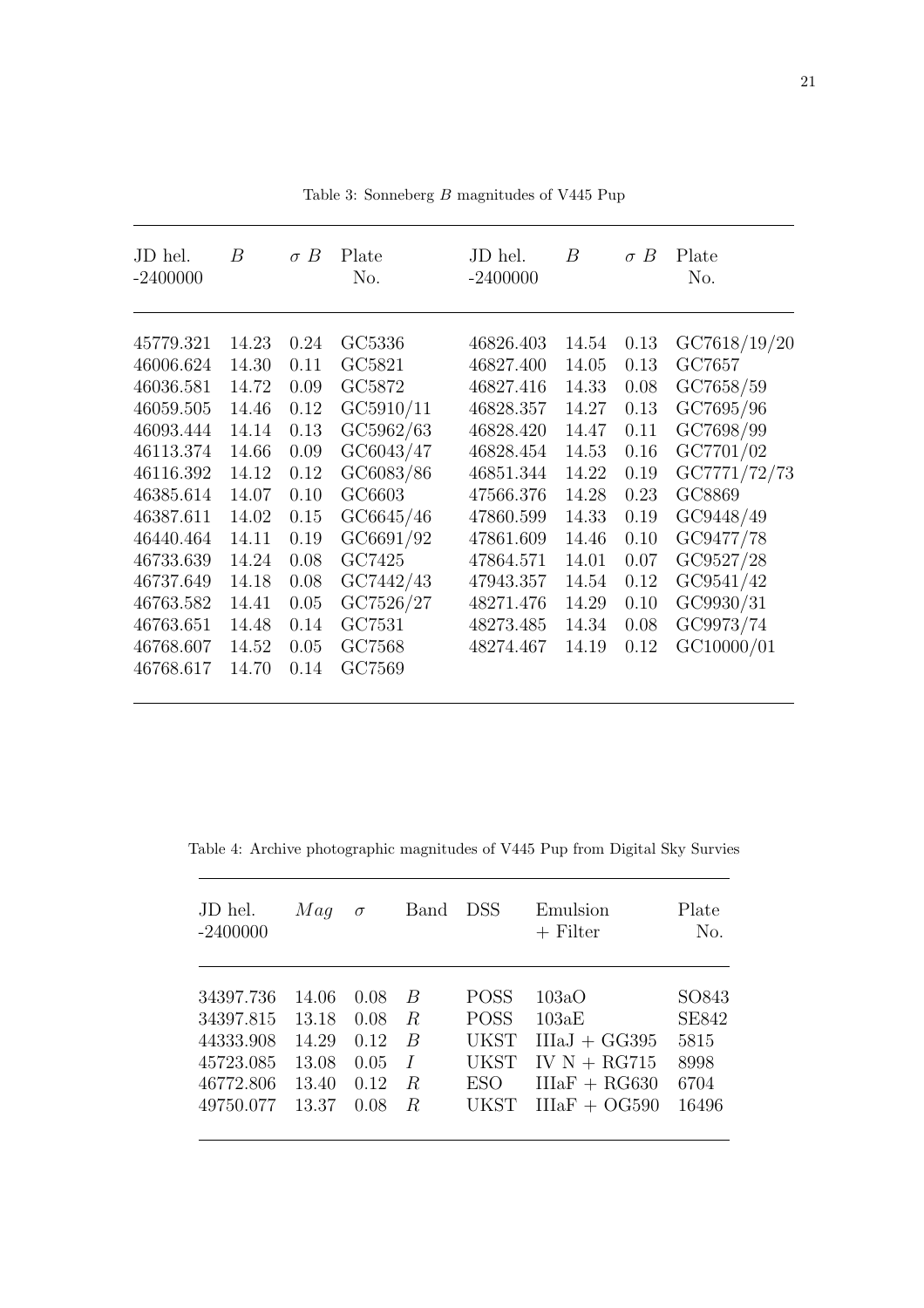| JD hel.<br>$-2400000$ | B     | V     | $\, R$ | Ι     | Source <sup>1</sup> |
|-----------------------|-------|-------|--------|-------|---------------------|
| 52729.2123            | 20.76 |       | 19.45  |       | <b>SO</b>           |
| 52997.4136            |       |       | 19.34  | 19.99 | SO                  |
| 52997.4219            |       | 19.82 | 19.25  | 19.87 | SO                  |
| 53004.3862            |       | 20.01 | 19.15  |       | SO                  |
| 53004.3908            | 20.45 | 20.23 |        |       | SO                  |
| 53004.3949            | 20.50 | 20.29 |        |       | <b>SO</b>           |
| 53357.5675            |       |       | 17.56  |       | VA                  |
| 53357.5697            |       |       | 17.76  |       | <b>VA</b>           |
| 53357.5741            |       |       | 17.75  |       | <b>VA</b>           |
| 53357.5989            | 19.34 | 18.69 | 17.76  |       | VA                  |
| 53386.4143            | 19.86 | 18.50 | 17.53  |       | SO                  |
| 53387.3999            | 19.58 | 18.51 | 17.52  | 17.71 | SO                  |
| 53652.5755            |       | 18.58 |        |       | <b>SO</b>           |
| 53728.5565            | 19.58 | 18.84 | 18.34  |       | VA                  |
| 53827.2144            |       | 18.90 | 18.48  |       | SO                  |
| 53827.2172            |       | 18.93 | 18.41  |       | SO                  |
| 54035.5993            |       | 19.49 | 18.99  | 20.07 | SO                  |
| 54079.5279            |       |       | 19.43  |       | VA                  |
| 54091.4894            |       | 19.52 | 18.75  |       | VA                  |
| 54146.3261            |       |       | 18.86  |       | SO                  |
| 54146.3112            |       | 19.53 | 18.92  |       | SO                  |
| 54468.4335            | 20.41 | 19.49 | 19.20  |       | SO                  |
| 54468.4365            | 20.31 | 19.67 | 19.42  | -     | SO                  |
| 54468.4395            | 20.31 | 19.57 |        |       | <b>SO</b>           |
| 54468.4425            | 20.23 | 19.63 |        |       | SO                  |
| 54478.4129            | 20.62 | 19.52 | 18.89  |       | SO                  |
| 54478.4175            | 20.59 | 19.52 |        |       | <b>SO</b>           |
| 54479.4058            | 20.63 | 19.62 | 19.09  |       | SO <sub>1</sub>     |
| 54499.3535            | 20.44 | 19.43 | 18.94  |       | SO                  |
| 54766.5960            |       | 19.54 |        |       | <b>SO</b>           |
| 54766.6014            |       | 19.46 |        |       | SO                  |
| 54767.5998            |       | 19.26 | 19.07  |       | SO                  |
| 54774.5488            |       | 19.57 | 19.12  |       | SO <sub></sub>      |
| 54776.5397            | 20.29 | 19.53 | 19.01  |       | <b>SO</b>           |
| 54778.5388            | 20.17 | 19.42 | 19.00  |       | SO                  |
| 55125.6070            |       | 19.12 | 18.98  |       | SO                  |

Table 5: CCD observations of V445 Pup after the outburst

<sup>1</sup>SO: Special Astrophysical Observatory, 1-m Zeiss telescope; VA: SAI Crimean Station, 0.6-m Zeiss telescope.